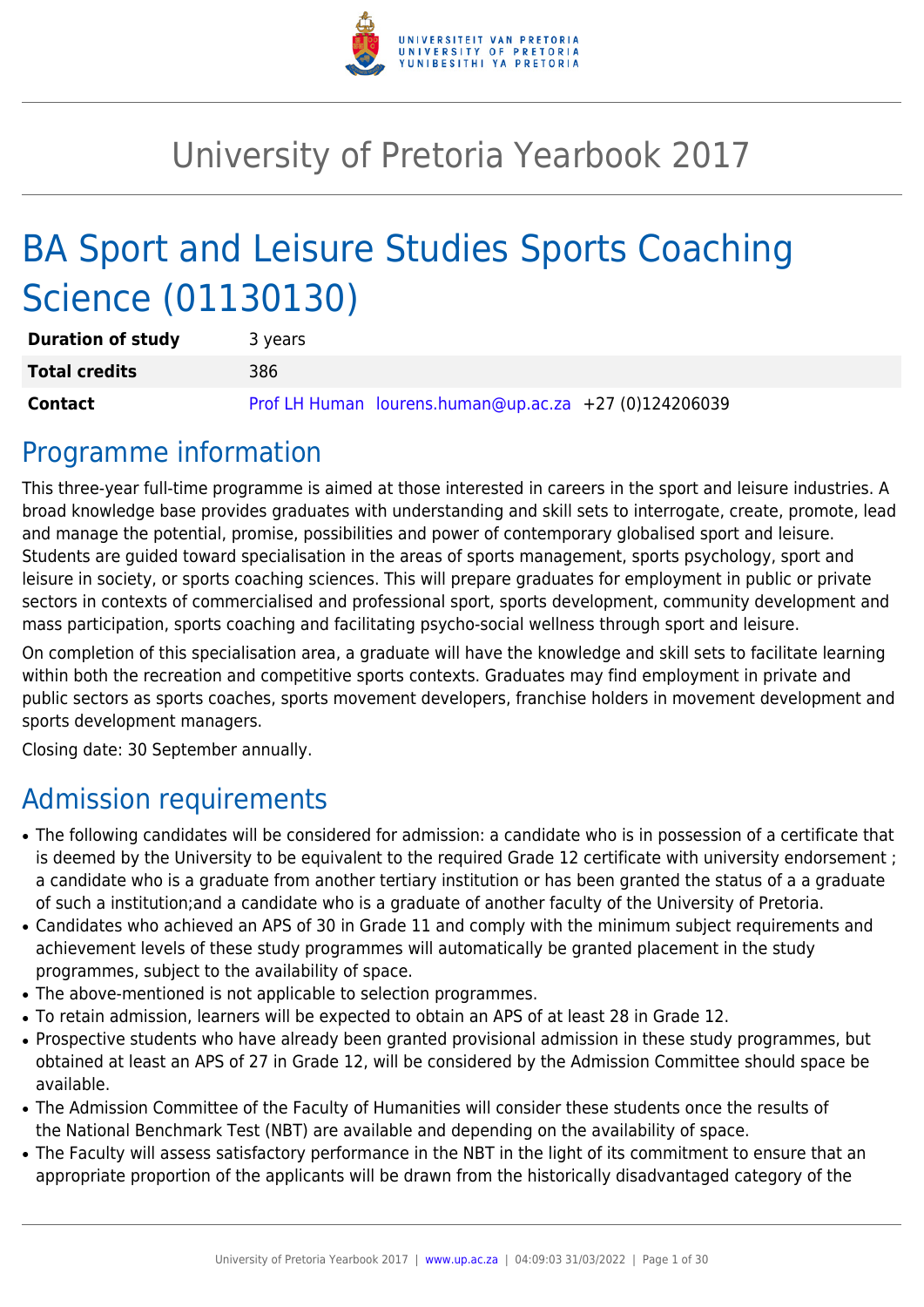

population.

- Applicants with an APS of 30 but who do not comply with the subject requirements must write the NBT.
- Life Orientation is excluded when calculating the APS.

| Minimum requirements        |  |                              |            |     |
|-----------------------------|--|------------------------------|------------|-----|
| <b>Achievement Level</b>    |  |                              |            |     |
| <b>Afrikaans or English</b> |  |                              | <b>APS</b> |     |
|                             |  | NSC/IEBHIGCSEAS-LevelA-Level |            |     |
|                             |  |                              |            | l30 |

# Other programme-specific information

A student may, in consulation with the programme manager, replace SLK with a recognised school subject from the belowmentioned list.

The following school-aligned elective modules are available for the programme:

Afrikaans: AFR 110,114,120 [12 each]

African Languages:

For speakers of isiNdebele as home language or first or second additional language:

AFT 121, NDE 110 [12 each]

Sepedi for beginners:

SEP 110, SEP 120 [12 each]

For speakers of Sepedi as home language or first or second additional language:

AFT 121, SEP 111 [12 each]

IsiZulu for beginners:

ZUL 110, ZUL 120 [12 each]

For speakers of isiZulu as home language or first or second additional language:

AFT 121, ZUL 111 [12 each]

English: ENG 110,120 [12 each]

Historical and Heritage Studies: GES 110,120 [12 each]

Modern European Languages: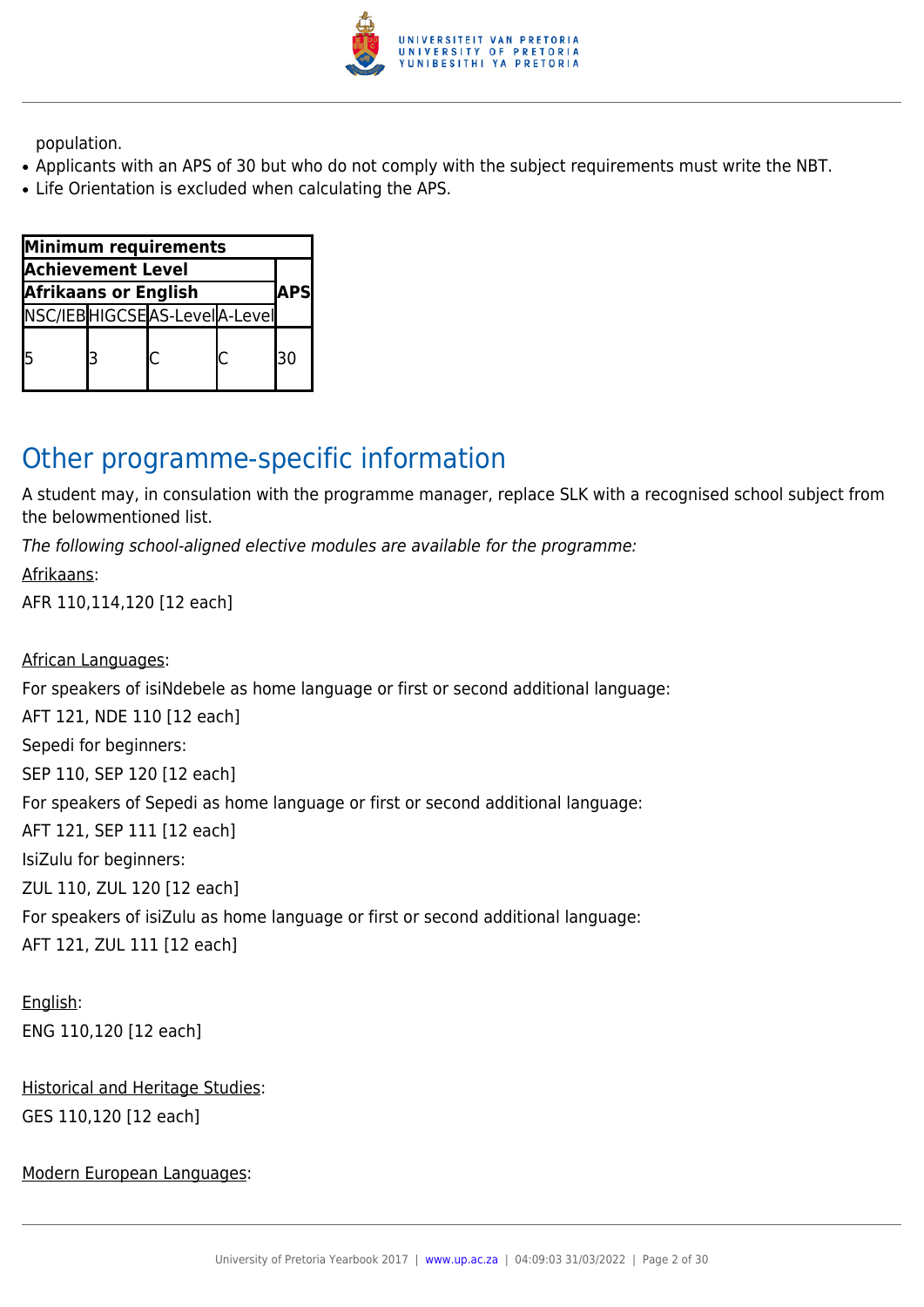

DTS 104 [24] 113,123 [12 each] FRN 104 [24] 113,123 [12 each]

# Faculty of Natural and Agricultural Sciences:

Geography, Geoinformatics and Meteorology: ENV 101,301 GGY 156,166, WKD 164.

Mathematics: WTW 114, 126, 128

Faculty of Economic and Management Sciences:

Economics: EKN 110, 120

**Please note:** Consult the yearbook of the relevant faculty that offers these disciplines regarding the credit values, presentation modes and possible prerequisites

Students who are deemed to be at risk of their level of academic literacy are compelled to take ALL 110 and ALL 125.

Students who are deemed NOT to be at risk of their level of academic literacy are compelled to take language modules to the value of 12 credits from the list of language modules (see Academic literacy).

# **Notes:**

- a. Students will be required to obtain an accredited Level 0/1 Coaching Certificate in one sport of choice in YCS 120 at their own cost as part of the degree requirements. A sports coaching certificate can be obtained from any recognised National Sport Federation (NSF) in South Africa. Practical demonstration and application of sports coaching skills could be done on and off campus.
- b. Students will be required to obtain a Community Recreation Leader Certificate in YSL 110 at their own cost as part of the degree requirements. The department will make arrangements in this regard.

# **Academic literacy**

The academic literacy of all students who enrol at the University of Pretoria for the first time and all new students enrolling with the Faculty of Humanities for the first time will be assessed at the start of the academic year by means of their NSC marks.

- 1. Students following a degree programme in English: The NSC Grade 12 English mark will be used to determine whether students in the Faculty of Humanities should register for the academic literacy modules (ALL 110 and ALL 125 in English):
- Home Language: Students with a 4 or lower register for ALL 110 and ALL 125.
- First Additional Language: Students with a 5 or lower register for ALL 110 and ALL 125.
- 2. Students following a degree programme in Afrikaans: The NSC Grade 12 Afrikaans mark will be used to determine whether students in the Faculty of Humanities should register for the academic literacy modules (VAG 110 and VAG 125 in Afrikaans):
- Home Language: Students with a 4 or lower register for VAG 110 and VAG 125.

All students in the Faculty of Humanities who are identified as being at risk in terms of their level of academic literacy, are compelled to obtain at least 12 credits in the academic literacy modules ALL 110 or VAG 110 and ALL 125 or VAG 125.

All students in the Faculty of Humanities who are not at risk in terms of their level of academic literacy, are compelled to obtain at least 12 credits in language modules: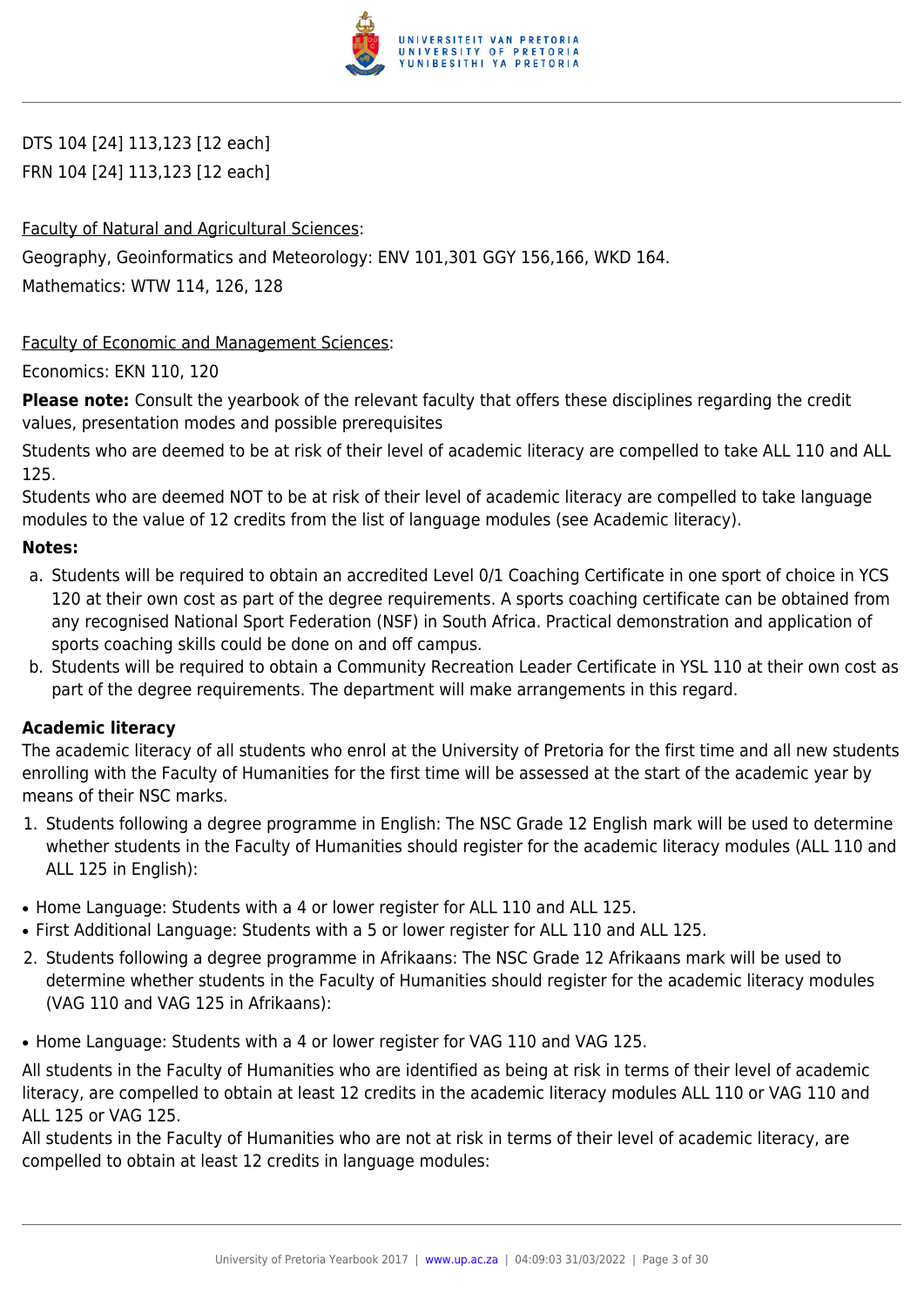

#### **Department of English**

ENG 110 Introduction to literature in English (I) ENG 120 Introduction to literature in English (II) ENG 118 English for specific purposes

#### **Departement Afrikaans**

AFR 110 Afrikaanse taalkunde en letterkunde AFR 120 Afrikaanse taalkunde en letterkunde AFR 114 Afrikaans vir sprekers van ander tale (I)

#### **Department of African Languages**

NDE 110 Introduction to isiNdebele grammar – Capita selecta \* Students who want to take isiNdebele in the second semester, should also register for AFT 121 (African languages literature: Capita selecta) ZUL 110 IsiZulu for beginners ZUL 111 Introduction to isiZulu grammar – Capita selecta \* Students want to take isiZulu in the second semester, should also register for AFT 121 (African languages literature: Capita selecta) SEP 110 Sepedi for beginners SEP 111 Introduction to Sepedi Grammar – Capita selecta \* Students who want to take Sepedi in the second semester, should also register for AFT 121 (African languages literature: Capita selecta) STW 110 Setswana for beginners STW 111 Introduction to Setswana Grammar – Capita selecta \*Students who want to take Setswana in the second semester, should also register for AFT 121 (African languages literature: Capita selecta) **Department of Modern European Languages** DTS 104 German for beginners DTS 113 German: Cultural-professional (1) \*Prerequisite: Grade 12 German FRN 104 French for beginners FRN 113 French: Cultural-professional (1) \*Prerequisite: Grade 12 French

SPN 101 Spanish for beginners

SPN 102 Spanish for beginners

PTG 101 Portuguese for beginners

#### **Department of Ancient Languages and Cultures**

HEB 110 Hebrew LAT 110 Latin GRK 110 Greek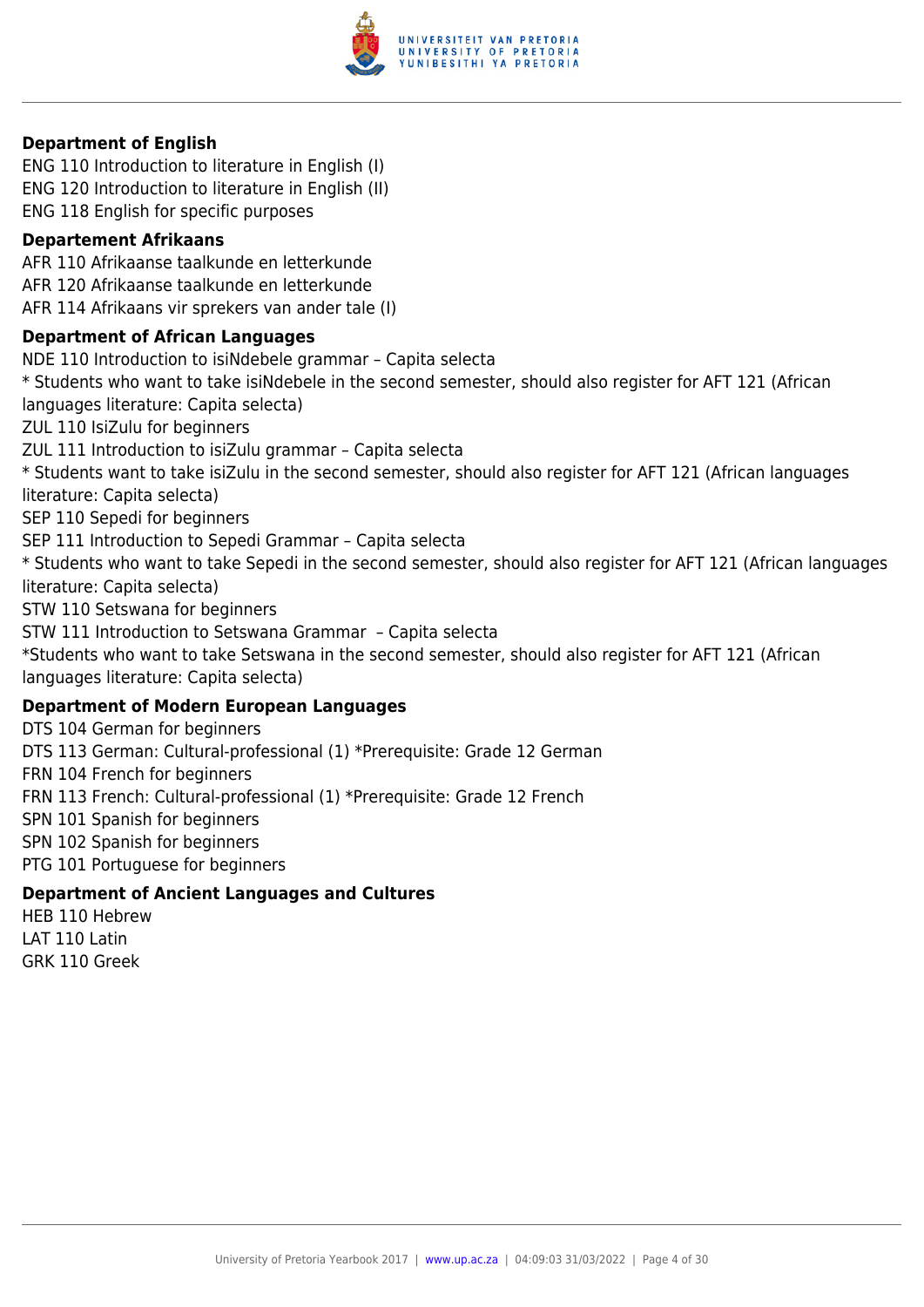

# Curriculum: Year 1

**Minimum credits: 138**

# **Fundamental modules**

# **Academic information management 101 (AIM 101)**

| <b>Module credits</b>         | 6.00                                                                                                                                                                                                                                                                                                                                                            |
|-------------------------------|-----------------------------------------------------------------------------------------------------------------------------------------------------------------------------------------------------------------------------------------------------------------------------------------------------------------------------------------------------------------|
| Service modules               | Faculty of Engineering, Built Environment and Information Technology<br><b>Faculty of Education</b><br><b>Faculty of Economic and Management Sciences</b><br><b>Faculty of Humanities</b><br>Faculty of Law<br><b>Faculty of Health Sciences</b><br>Faculty of Natural and Agricultural Sciences<br>Faculty of Theology<br><b>Faculty of Veterinary Science</b> |
| <b>Prerequisites</b>          | No prerequisites.                                                                                                                                                                                                                                                                                                                                               |
| <b>Contact time</b>           | 2 lectures per week                                                                                                                                                                                                                                                                                                                                             |
| Language of tuition           | Separate classes for Afrikaans and English                                                                                                                                                                                                                                                                                                                      |
| <b>Academic organisation</b>  | <b>Information Science</b>                                                                                                                                                                                                                                                                                                                                      |
| <b>Period of presentation</b> | Semester 1                                                                                                                                                                                                                                                                                                                                                      |

#### **Module content**

Find, evaluate, process, manage and present information resources for academic purposes using appropriate technology. Apply effective search strategies in different technological environments. Demonstrate the ethical and fair use of information resources. Integrate 21st-century communications into the management of academic information.

#### **Academic information management 111 (AIM 111)**

| Faculty of Engineering, Built Environment and Information Technology<br><b>Faculty of Education</b><br><b>Faculty of Economic and Management Sciences</b><br><b>Faculty of Humanities</b><br><b>Service modules</b><br>Faculty of Law<br><b>Faculty of Health Sciences</b><br>Faculty of Natural and Agricultural Sciences<br>Faculty of Theology<br><b>Prerequisites</b><br>No prerequisites.<br><b>Contact time</b><br>MAMELODI, 2 lectures per week<br><b>Language of tuition</b><br>Separate classes for Afrikaans and English<br><b>Information Science</b><br><b>Academic organisation</b> | <b>Module credits</b> | 4.00 |
|--------------------------------------------------------------------------------------------------------------------------------------------------------------------------------------------------------------------------------------------------------------------------------------------------------------------------------------------------------------------------------------------------------------------------------------------------------------------------------------------------------------------------------------------------------------------------------------------------|-----------------------|------|
|                                                                                                                                                                                                                                                                                                                                                                                                                                                                                                                                                                                                  |                       |      |
|                                                                                                                                                                                                                                                                                                                                                                                                                                                                                                                                                                                                  |                       |      |
|                                                                                                                                                                                                                                                                                                                                                                                                                                                                                                                                                                                                  |                       |      |
|                                                                                                                                                                                                                                                                                                                                                                                                                                                                                                                                                                                                  |                       |      |
|                                                                                                                                                                                                                                                                                                                                                                                                                                                                                                                                                                                                  |                       |      |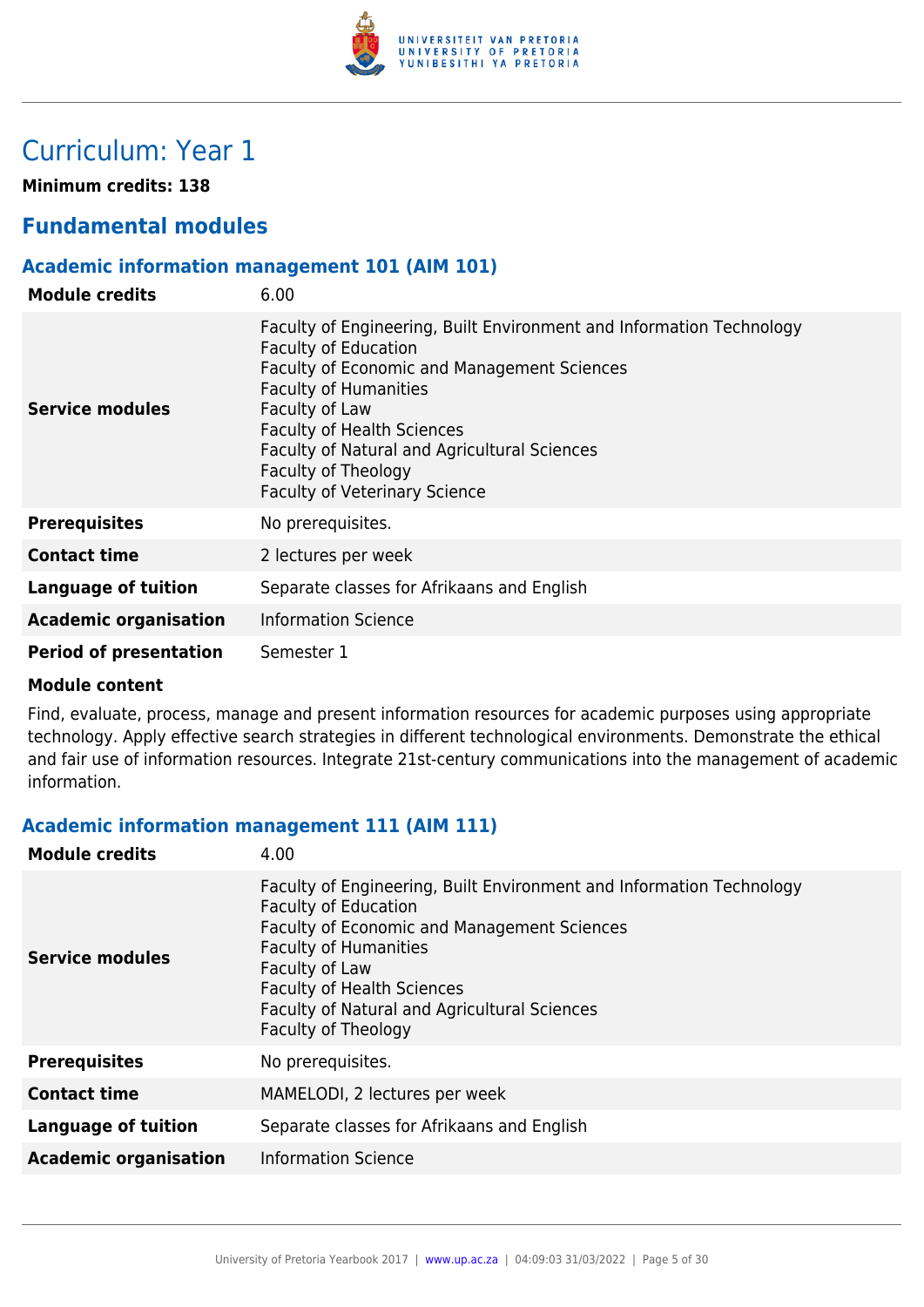

#### **Period of presentation** Semester 1

#### **Module content**

Find, evaluate, process, manage and present information resources for academic purposes using appropriate technology.

#### **Academic information management 121 (AIM 121)**

| <b>Module credits</b>         | 4.00                                                                                                                                                                                                                                                                                                                                                            |
|-------------------------------|-----------------------------------------------------------------------------------------------------------------------------------------------------------------------------------------------------------------------------------------------------------------------------------------------------------------------------------------------------------------|
| Service modules               | Faculty of Engineering, Built Environment and Information Technology<br><b>Faculty of Education</b><br><b>Faculty of Economic and Management Sciences</b><br><b>Faculty of Humanities</b><br>Faculty of Law<br><b>Faculty of Health Sciences</b><br>Faculty of Natural and Agricultural Sciences<br>Faculty of Theology<br><b>Faculty of Veterinary Science</b> |
| <b>Prerequisites</b>          | No prerequisites.                                                                                                                                                                                                                                                                                                                                               |
| <b>Contact time</b>           | 2 lectures per week, MAMELODI                                                                                                                                                                                                                                                                                                                                   |
| <b>Language of tuition</b>    | Separate classes for Afrikaans and English                                                                                                                                                                                                                                                                                                                      |
| <b>Academic organisation</b>  | <b>Informatics</b>                                                                                                                                                                                                                                                                                                                                              |
| <b>Period of presentation</b> | Semester 2                                                                                                                                                                                                                                                                                                                                                      |

#### **Module content**

Apply effective search strategies in different technological environments. Demonstrate the ethical and fair use of information resources. Integrate 21st-century communications into the management of academic information.

# **Academic literacy 110 (ALL 110)**

| <b>Module credits</b>         | 6.00                                                     |
|-------------------------------|----------------------------------------------------------|
| <b>Service modules</b>        | <b>Faculty of Health Sciences</b><br>Faculty of Theology |
| <b>Prerequisites</b>          | No prerequisites.                                        |
| <b>Contact time</b>           | 2 lectures per week                                      |
| <b>Language of tuition</b>    | Module is presented in English                           |
| <b>Academic organisation</b>  | Unit for Academic Literacy                               |
| <b>Period of presentation</b> | Semester 1                                               |

#### **Module content**

This module intends to equip students to cope more confidently and competently with the reading and understanding of a variety of texts, to apply these skills in a variety of contexts and to follow the conventions of academic writing.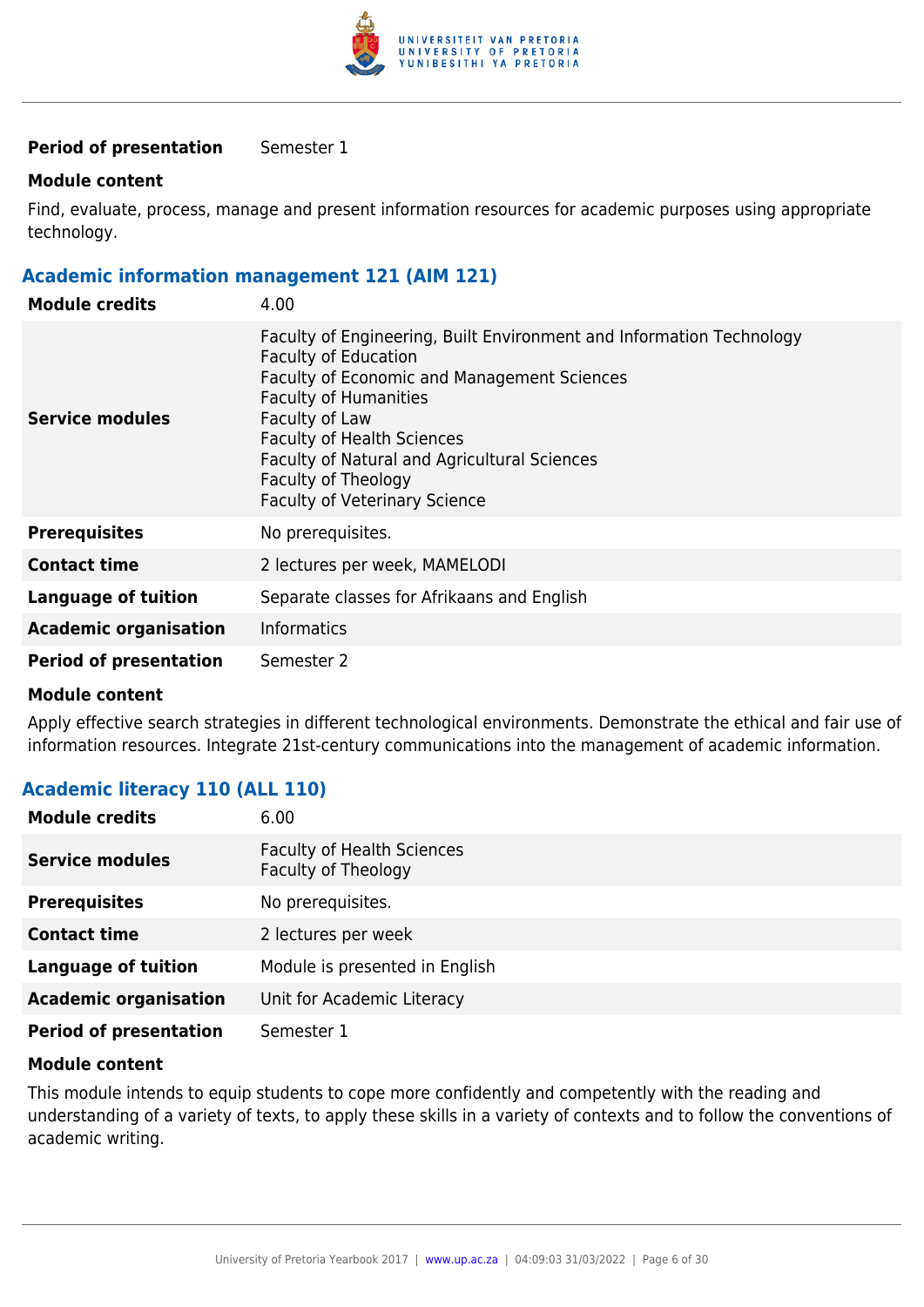

# **Academic literacy for Humanities 125 (ALL 125)**

| <b>Module credits</b>         | 6.00                              |
|-------------------------------|-----------------------------------|
| <b>Service modules</b>        | <b>Faculty of Health Sciences</b> |
| <b>Prerequisites</b>          | No prerequisites.                 |
| <b>Contact time</b>           | 2 lectures per week               |
| <b>Language of tuition</b>    | Module is presented in English    |
| <b>Academic organisation</b>  | Unit for Academic Literacy        |
| <b>Period of presentation</b> | Semester 2                        |

#### **Module content**

This module equips students to understand and use a range of discipline-specific terminology; apply the strategies of critical and comprehensive reading to their own academic literacy; apply the conventions of academic writing to their own writing, using the process approach, to produce intelligible academic texts and use the correct referencing technique as required by the faculty.

# **Academic orientation 101 (UPO 101)**

| <b>Module credits</b>         | 0.00                                       |
|-------------------------------|--------------------------------------------|
| <b>Prerequisites</b>          | No prerequisites.                          |
| Language of tuition           | Afrikaans and English is used in one class |
| <b>Academic organisation</b>  | Humanities Dean's Office                   |
| <b>Period of presentation</b> | Year                                       |

# **Core modules**

#### **Foundations of recreation and sports management 110 (SRM 110)**

| <b>Module credits</b>         | 12.00                                                                            |
|-------------------------------|----------------------------------------------------------------------------------|
| <b>Service modules</b>        | Faculty of Economic and Management Sciences<br><b>Faculty of Health Sciences</b> |
| <b>Contact time</b>           | 3 lectures per week                                                              |
| <b>Language of tuition</b>    | Afrikaans and English is used in one class                                       |
| <b>Academic organisation</b>  | Sport and Leisure Studies                                                        |
| <b>Period of presentation</b> | Semester 1                                                                       |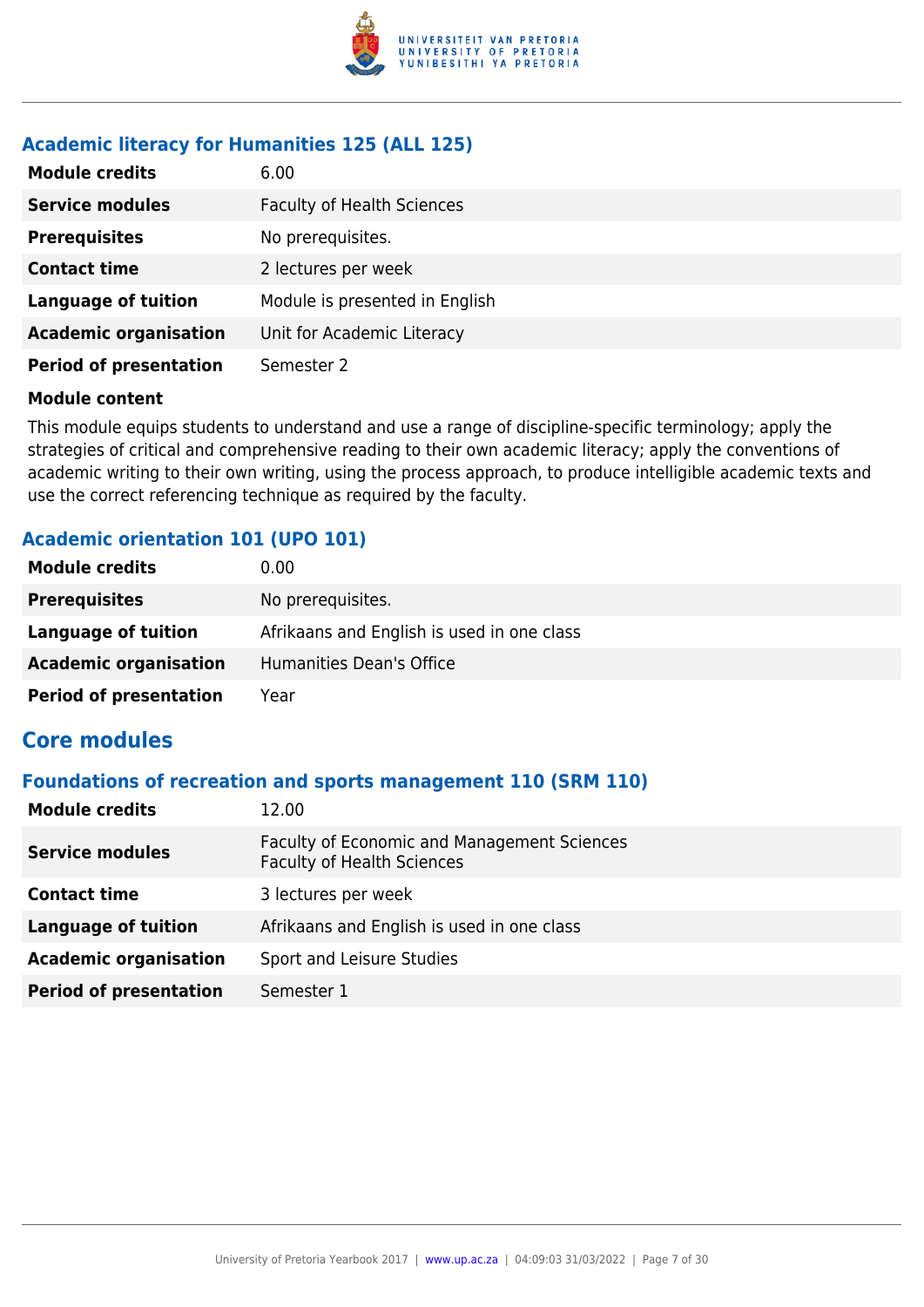

This module is a broad introduction to sport and recreation as products in the market. Students discover the nature of sport and recreation, the difference between the concepts and policies, plans, strategies and structures of sport and recreation in South Africa and Zone VI in Africa. The dynamic scope and nature of recreation and sports management are introduced and discussed. Emphasis is placed on basic management tasks and functions in sport and recreation contexts, interpersonal skills, leadership and control systems and techniques in sport and recreation. The module establishes a foundation of management knowledge and skills on which subsequent sport and recreation management modules are built.

# **Leadership in sport and recreation 120 (SRM 120)**

| <b>Module credits</b>         | 12.00                                       |
|-------------------------------|---------------------------------------------|
| <b>Service modules</b>        | Faculty of Economic and Management Sciences |
| <b>Prerequisites</b>          | <b>SRM 110</b>                              |
| <b>Contact time</b>           | 3 lectures per week                         |
| <b>Language of tuition</b>    | Afrikaans and English is used in one class  |
| <b>Academic organisation</b>  | Sport and Leisure Studies                   |
| <b>Period of presentation</b> | Semester 2                                  |

#### **Module content**

This module explores the difference between sports and recreation management and leadership and their application in sport and recreation. Selected classic and modern management and leadership theories are identified, described and compared in sport and recreation contexts. Students are guided towards selecting and demonstrating appropriate leadership styles and skills related to cross-cultural sport and recreation situations. Emphasis is placed on building leadership capacity through sport and recreation. This module establishes leadership competencies and confidence for subsequent academic service learning and community engagement activities.

# **Foundations of sports coaching sciences 110 (YCS 110)**

| <b>Module credits</b>         | 12.00                                      |
|-------------------------------|--------------------------------------------|
| <b>Service modules</b>        | <b>Faculty of Health Sciences</b>          |
| <b>Contact time</b>           | 3 lectures per week                        |
| Language of tuition           | Afrikaans and English is used in one class |
| <b>Academic organisation</b>  | Sport and Leisure Studies                  |
| <b>Period of presentation</b> | Semester 1                                 |

#### **Module content**

This module identifies, defines and examines the underlying theoretical dimensions and practical principles of scientific sports coaching to provide a platform for subsequent knowledge and application in sports coaching contexts.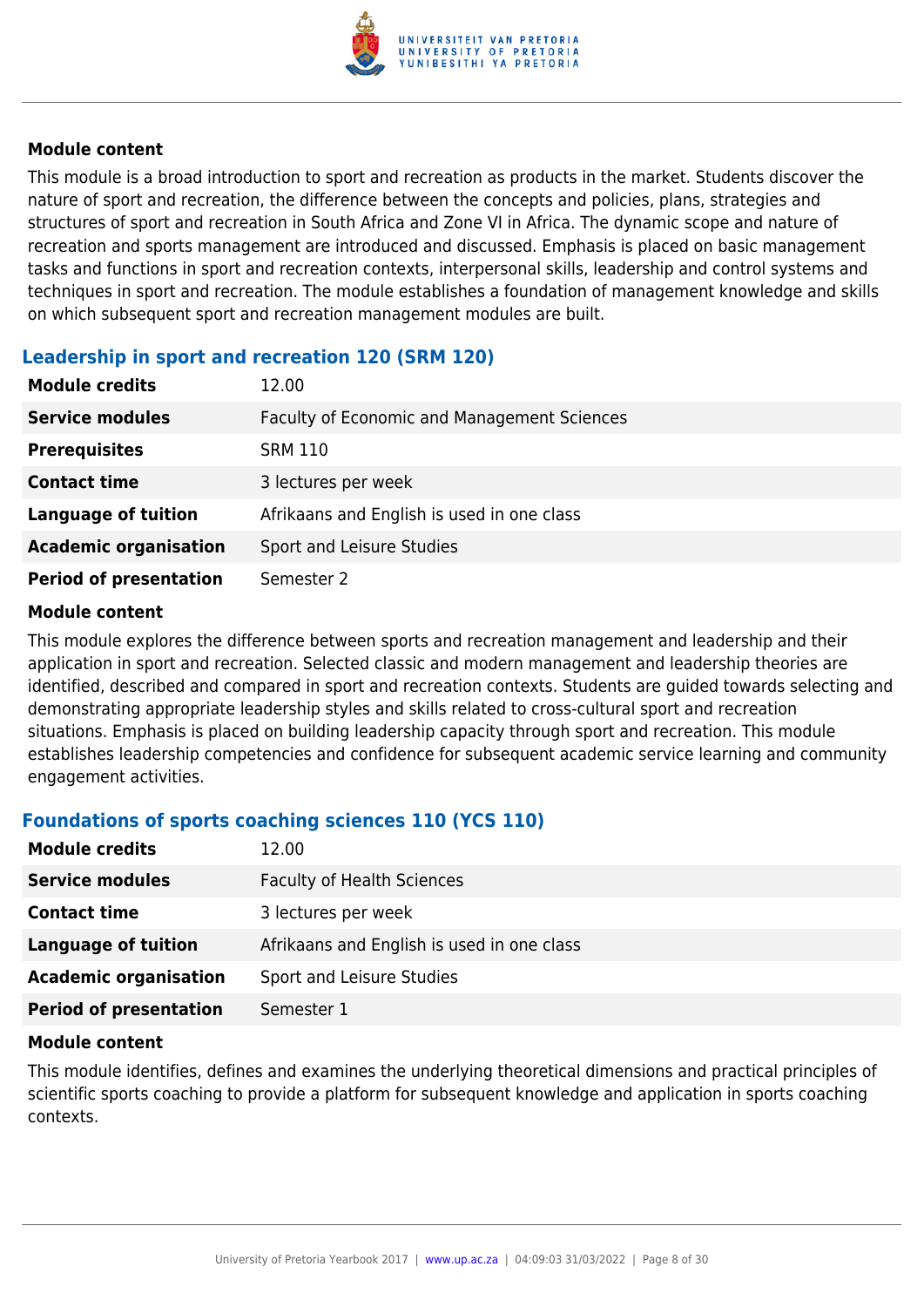

# **Teaching and learning in sport 120 (YCS 120)**

| <b>Module credits</b>         | 12.00                                      |
|-------------------------------|--------------------------------------------|
| <b>Service modules</b>        | <b>Faculty of Health Sciences</b>          |
| <b>Prerequisites</b>          | YCS 110                                    |
| <b>Contact time</b>           | 3 lectures per week                        |
| <b>Language of tuition</b>    | Afrikaans and English is used in one class |
| <b>Academic organisation</b>  | Sport and Leisure Studies                  |
| <b>Period of presentation</b> | Semester 2                                 |

#### **Module content**

This module builds on the fundamental priciples of sports coaching. It focuses on the processes and techniques of learning and teaching of skills within a sports paradigm. Methodological techniques as implemented by the coach in teaching and learning of sports skills are identified, discussed and applied. In this module the student gets the opportunity to obtain a Level 0/1 Sports Coaching certificate in a sport of choice.

# **Foundations of leisure and recreation 110 (YSL 110)**

| <b>Module credits</b>         | 12.00                                      |
|-------------------------------|--------------------------------------------|
| <b>Contact time</b>           | 3 lectures per week                        |
| Language of tuition           | Afrikaans and English is used in one class |
| <b>Academic organisation</b>  | Sport and Leisure Studies                  |
| <b>Period of presentation</b> | Semester 1                                 |

#### **Module content**

This module provides a strong underpinning to the theoretical concepts of recreation and leisure in societies. Foundatios of recreation and leisure, the multifaceted delivery systems and diverse service areas of recreation are identified, characterised and discussed in contemporary contexts. The power, promise, potential and possibilities of recreation and leisure in society are explained and illustrated practically. In this module students obtain an accredited community recreation leadership certificate to provide a foundation for subsequent community engagement and academic service learning components.

# **Sport in society 120 (YSL 120)**

| <b>Module credits</b>         | 12.00                                      |
|-------------------------------|--------------------------------------------|
| <b>Prerequisites</b>          | <b>YSL 110</b>                             |
| <b>Contact time</b>           | 3 lectures per week                        |
| Language of tuition           | Afrikaans and English is used in one class |
| <b>Academic organisation</b>  | Sport and Leisure Studies                  |
| <b>Period of presentation</b> | Semester 2                                 |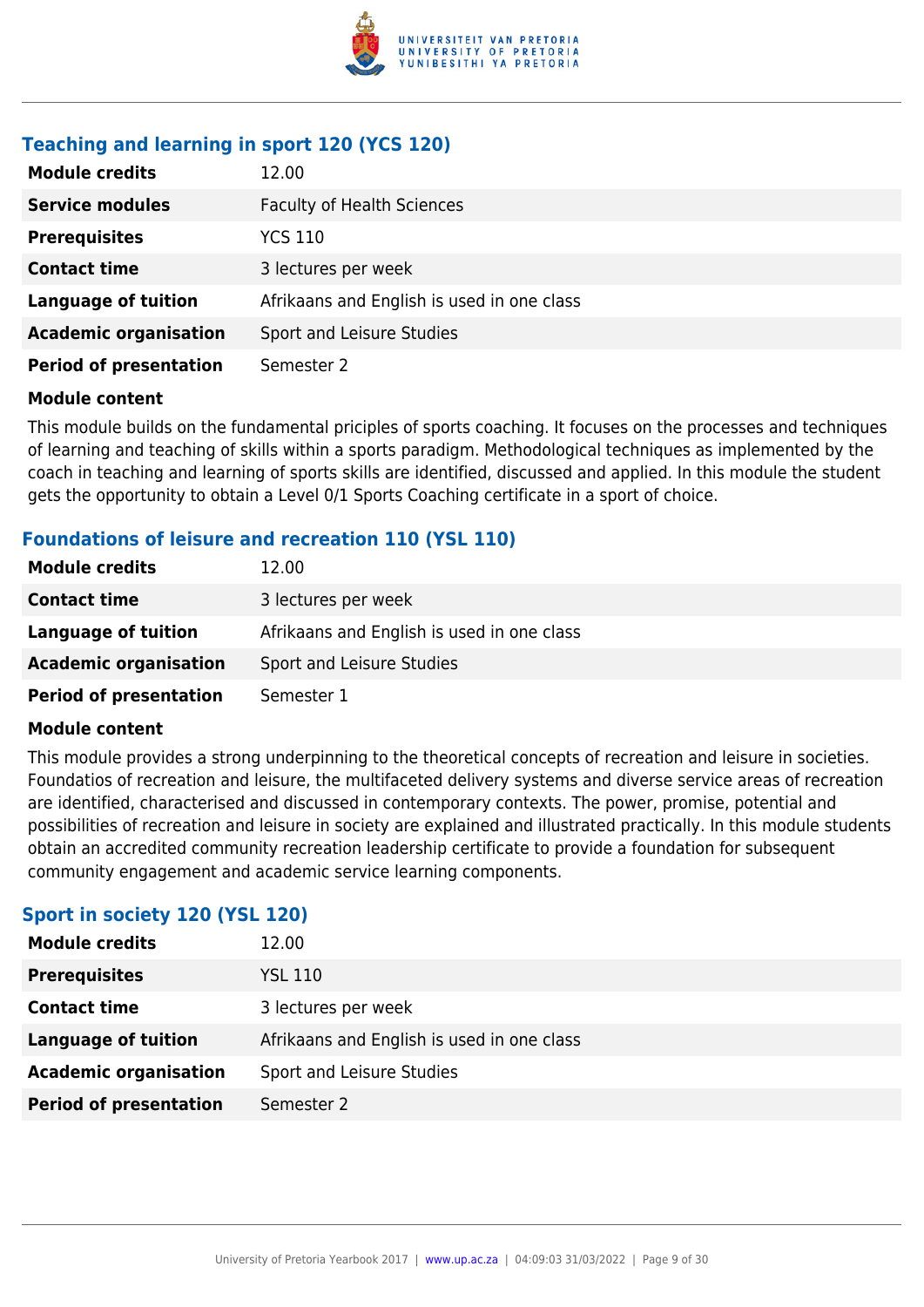

In this module the role and function of sport as a social phenomenon in society are discussed and explored from different perspectives. Contemporary issues and controversies within the world of sport are unpacked to equip students to recognise and contribute to discourses in the globalised world of sport.

# **Foundations of sport, exercise and performance psychology 110 (YSP 110)**

| <b>Module credits</b>         | 12.00                                      |
|-------------------------------|--------------------------------------------|
| <b>Service modules</b>        | <b>Faculty of Health Sciences</b>          |
| <b>Contact time</b>           | 3 lectures per week                        |
| <b>Language of tuition</b>    | Afrikaans and English is used in one class |
| <b>Academic organisation</b>  | Sport and Leisure Studies                  |
| <b>Period of presentation</b> | Semester 1                                 |

#### **Module content**

In this module basic principles of sport, exercise and performance psychology are identified as basis for subsequent modules. Fundamental principles of motivation, activation, attention, personality and aggression and their role in sport, exercise and performance are identified, defined and discussed in divese sport contexts.

# **Psychology of sport coaching 120 (YSP 120)**

| <b>Module credits</b>         | 12.00                                      |
|-------------------------------|--------------------------------------------|
| <b>Service modules</b>        | <b>Faculty of Health Sciences</b>          |
| <b>Prerequisites</b>          | YSP 110                                    |
| <b>Contact time</b>           | 3 lectures per week                        |
| <b>Language of tuition</b>    | Afrikaans and English is used in one class |
| <b>Academic organisation</b>  | Sport and Leisure Studies                  |
| <b>Period of presentation</b> | Semester 2                                 |

#### **Module content**

This module introduces the basic principles, dynamics and skills involved in the psychology of sport coaching. Different roles of the coach as leader, motivator, facilitator and communicator are identified and explained from a psychological perspective. In this module the psychological principles constituting the development of children through sport and coaching will be explored and interpreted. The growth principles will be integrated with all the different life phases.

# **Elective modules**

# **Afrikaans 110 (AFR 110) Module credits** 12.00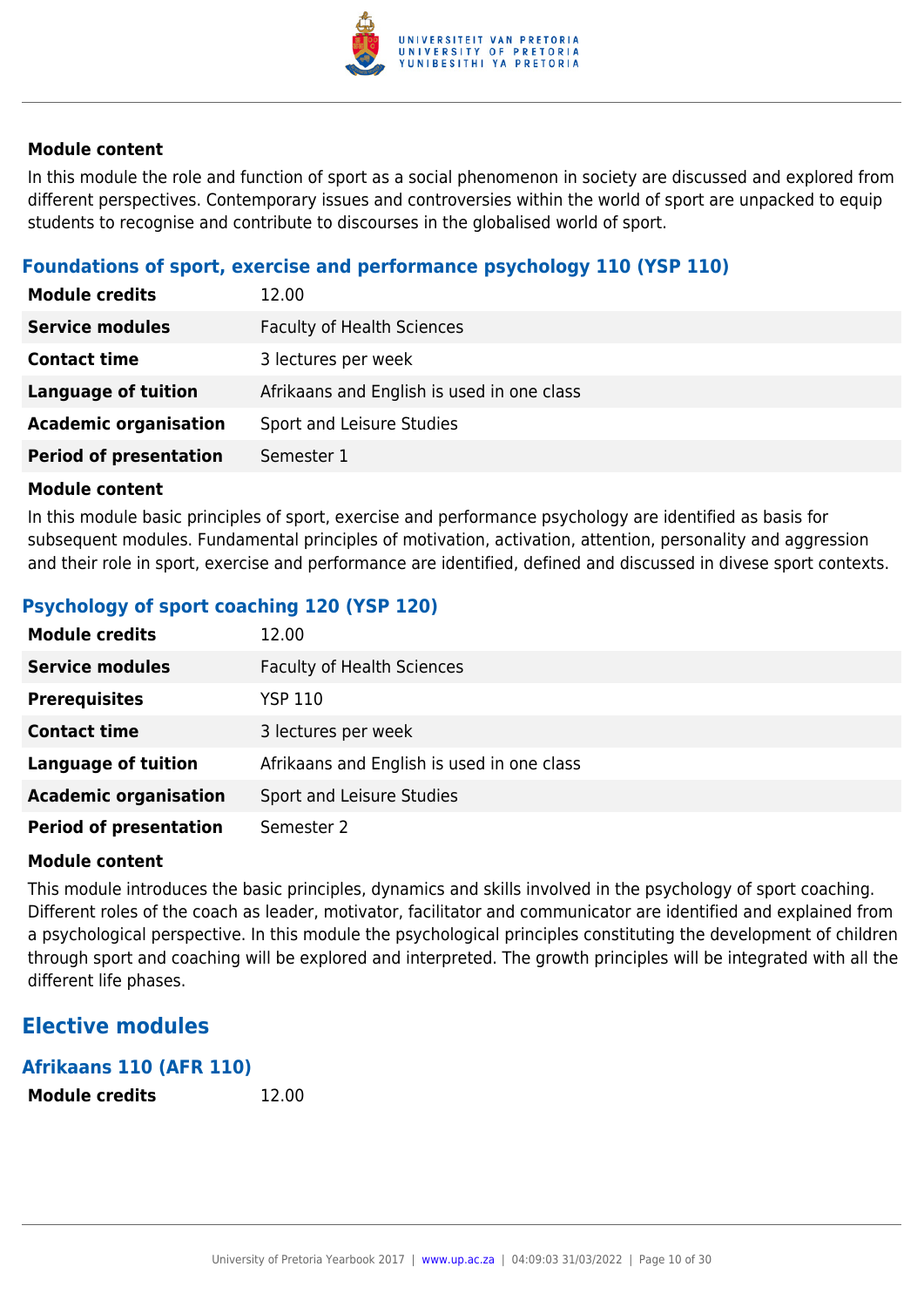

| <b>Service modules</b>        | Faculty of Engineering, Built Environment and Information Technology<br><b>Faculty of Education</b><br><b>Faculty of Economic and Management Sciences</b><br>Faculty of Law<br><b>Faculty of Health Sciences</b> |
|-------------------------------|------------------------------------------------------------------------------------------------------------------------------------------------------------------------------------------------------------------|
| <b>Prerequisites</b>          | No prerequisites.                                                                                                                                                                                                |
| <b>Contact time</b>           | 2 discussion classes per week, 2 lectures per week                                                                                                                                                               |
| <b>Language of tuition</b>    | Module is presented in Afrikaans                                                                                                                                                                                 |
| <b>Academic organisation</b>  | Afrikaans                                                                                                                                                                                                        |
| <b>Period of presentation</b> | Semester 1                                                                                                                                                                                                       |

\*This module is only offered in Afrikaans

**Taalkundekomponent**: Inleiding tot die Afrikaanse taalkunde met klem op lees-en skryfvaardigheid.

**Letterkundekomponent**: Inleiding tot die Afrikaanse en Nederlandse letterkunde aan die hand van kortverhale en gedigte.

# **Afrikaans 114 (AFR 114)**

| <b>Module credits</b>         | 12.00                                                                |
|-------------------------------|----------------------------------------------------------------------|
| <b>Service modules</b>        | <b>Faculty of Economic and Management Sciences</b><br>Faculty of Law |
| <b>Prerequisites</b>          | No prerequisites.                                                    |
| <b>Contact time</b>           | 2 lectures per week                                                  |
| <b>Language of tuition</b>    | Module is presented in Afrikaans                                     |
| <b>Academic organisation</b>  | Afrikaans                                                            |
| <b>Period of presentation</b> | Semester 1                                                           |

#### **Module content**

Afrikaans for speakers of other languages (1) \*No mother tongue speakers of Afrikaans will be allowed to take this module. A subject for advanced learners of Afrikaans. A basic knowledge of Afrikaans grammar and listening, reading, writing and speaking skills are required.

# **Afrikaans 120 (AFR 120)**

| <b>Module credits</b>  | 12.00                                                                                                                                                                                                     |
|------------------------|-----------------------------------------------------------------------------------------------------------------------------------------------------------------------------------------------------------|
| <b>Service modules</b> | Faculty of Engineering, Built Environment and Information Technology<br><b>Faculty of Education</b><br>Faculty of Economic and Management Sciences<br>Faculty of Law<br><b>Faculty of Health Sciences</b> |
| <b>Prerequisites</b>   | No prerequisites.                                                                                                                                                                                         |
| <b>Contact time</b>    | 2 lectures per week, 2 discussion classes per week                                                                                                                                                        |
|                        |                                                                                                                                                                                                           |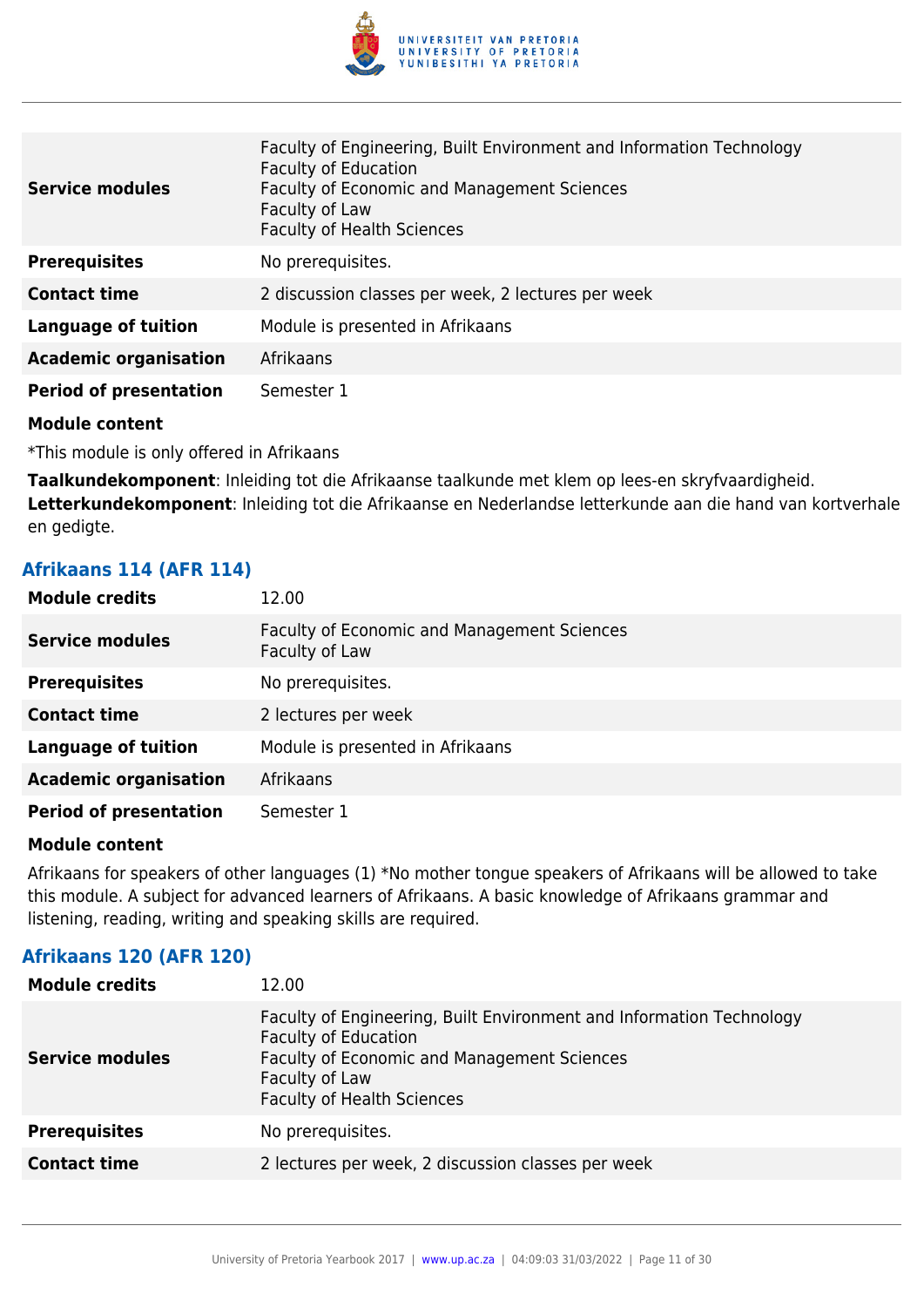

| <b>Language of tuition</b>    | Module is presented in Afrikaans |
|-------------------------------|----------------------------------|
| <b>Academic organisation</b>  | Afrikaans                        |
| <b>Period of presentation</b> | Semester 2                       |

\*This module is only offered in Afrikaans

**Taalkundekomponent**: Inleiding tot die Afrikaanse sintaksis, fonetiek en taalgeskiedenis. **Letterkundekomponent**:Inleiding tot die Romankuns Inleiding tot die Drama

#### **German for beginners 104 (DTS 104)**

| <b>Module credits</b>         | 24.00                                             |
|-------------------------------|---------------------------------------------------|
| <b>Prerequisites</b>          | No prerequisites.                                 |
| <b>Contact time</b>           | 1 lecture per week, 4 discussion classes per week |
| <b>Language of tuition</b>    | Afrikaans and English is used in one class        |
| <b>Academic organisation</b>  | Modern European Languages                         |
| <b>Period of presentation</b> | Year                                              |
|                               |                                                   |

#### **Module content**

\*No previous knowledge of or experience in German required for admission. Students who passed grade 12 German are not allowed to register for this module

An intensive introductory study of the German language focusing on the acquisition of basic communication skills, namely listening, reading, speaking and writing. It also offers a brief introduction to the culture of Germanspeaking countries. This module complies with the requirements for level A2 set by the "Common European Framework of Reference for Languages".

#### **German: Cultural-professional (1) 113 (DTS 113)**

| <b>Module credits</b>         | 12.00                                            |
|-------------------------------|--------------------------------------------------|
| <b>Service modules</b>        | <b>Faculty of Health Sciences</b>                |
| <b>Prerequisites</b>          | Grade 12 German                                  |
| <b>Contact time</b>           | 2 lectures per week, 1 discussion class per week |
| <b>Language of tuition</b>    | Afrikaans and English is used in one class       |
| <b>Academic organisation</b>  | Modern European Languages                        |
| <b>Period of presentation</b> | Semester 1                                       |

#### **Module content**

Comprehensive review of German grammar; development of reading, writing, speaking and understanding skills; analysis and interpretation of tests.

#### **German: Cultural-professional (2) 123 (DTS 123)**

**Module credits** 12.00

University of Pretoria Yearbook 2017 | [www.up.ac.za](https://www.up.ac.za/yearbooks/home) | 04:09:03 31/03/2022 | Page 12 of 30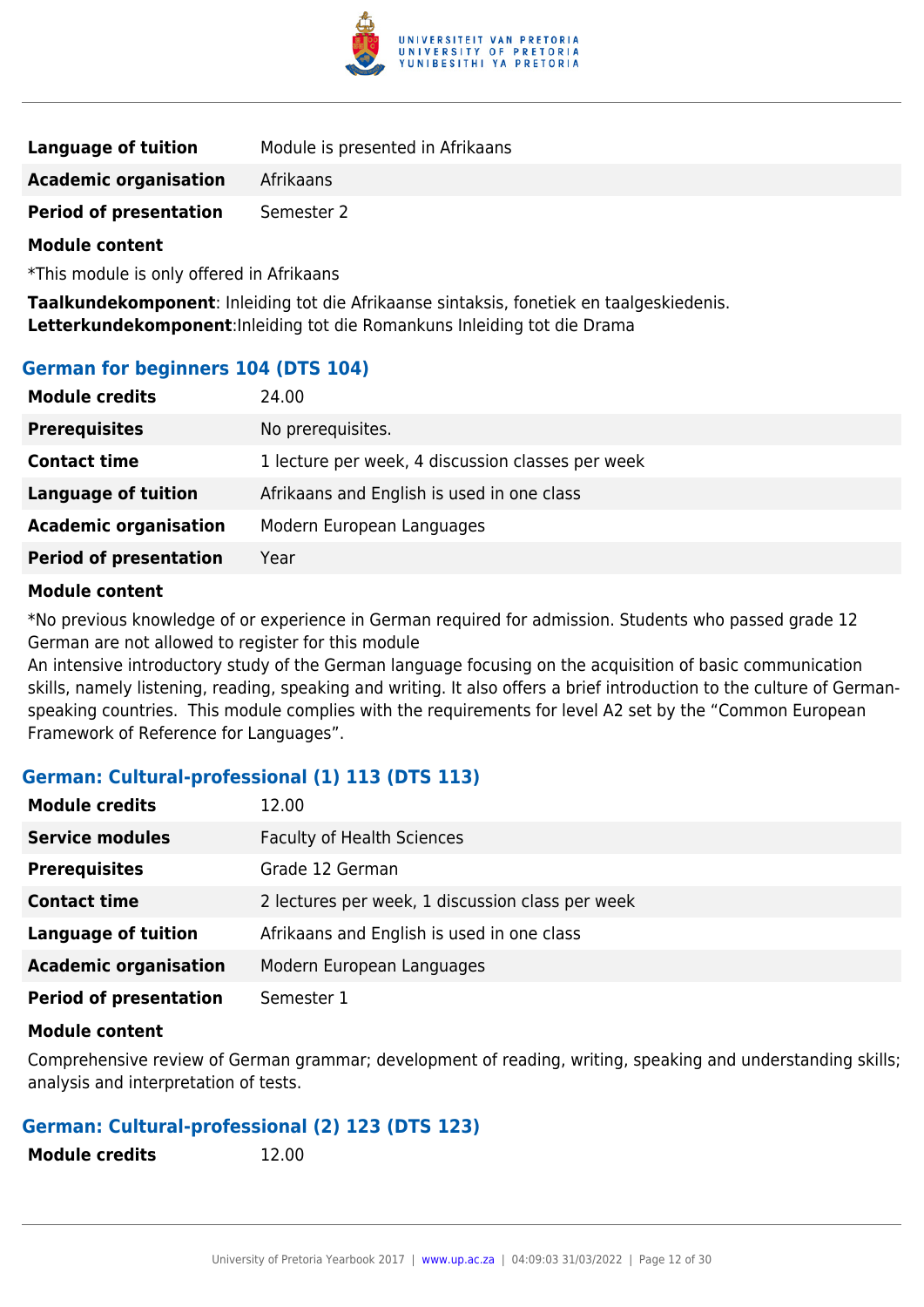

| <b>Service modules</b>        | <b>Faculty of Health Sciences</b>                |
|-------------------------------|--------------------------------------------------|
| <b>Prerequisites</b>          | <b>DTS 113</b>                                   |
| <b>Contact time</b>           | 1 discussion class per week, 2 lectures per week |
| <b>Language of tuition</b>    | Afrikaans and English is used in one class       |
| <b>Academic organisation</b>  | Modern European Languages                        |
| <b>Period of presentation</b> | Semester 2                                       |

Continuation of comprehensive review of German; further development of reading, writing, speaking and understanding skills; analysis and interpretation of texts.

# **English 110 (ENG 110)**

| <b>Module credits</b>         | 12.00                                                                                                                                                                                                     |
|-------------------------------|-----------------------------------------------------------------------------------------------------------------------------------------------------------------------------------------------------------|
| <b>Service modules</b>        | Faculty of Engineering, Built Environment and Information Technology<br><b>Faculty of Education</b><br>Faculty of Economic and Management Sciences<br>Faculty of Law<br><b>Faculty of Health Sciences</b> |
| <b>Prerequisites</b>          | No prerequisites.                                                                                                                                                                                         |
| <b>Contact time</b>           | 1 discussion class per week, 2 lectures per week                                                                                                                                                          |
| <b>Language of tuition</b>    | Module is presented in English                                                                                                                                                                            |
| <b>Academic organisation</b>  | English                                                                                                                                                                                                   |
| <b>Period of presentation</b> | Semester 1                                                                                                                                                                                                |

#### **Module content**

\*Alternative evening classes - 2 discussion classes per week Introduction to Literature in English (1) This module introduces the study of literature by examining a number of texts representing different genres (poetry, prose, drama). The texts studied here will be mainly from the pre-twentieth century era and may include texts written in English from both Africa and other parts of the world. The aim of this module is to equip students with the critical and analytical skills required for a perceptive reading of poetry, novels and plays.

# **English 120 (ENG 120)**

| <b>Module credits</b>      | 12.00                                                                                                                                                                                                     |
|----------------------------|-----------------------------------------------------------------------------------------------------------------------------------------------------------------------------------------------------------|
| <b>Service modules</b>     | Faculty of Engineering, Built Environment and Information Technology<br><b>Faculty of Education</b><br>Faculty of Economic and Management Sciences<br>Faculty of Law<br><b>Faculty of Health Sciences</b> |
| <b>Prerequisites</b>       | No prerequisites.                                                                                                                                                                                         |
| <b>Contact time</b>        | 1 discussion class per week, 2 lectures per week                                                                                                                                                          |
| <b>Language of tuition</b> | Module is presented in English                                                                                                                                                                            |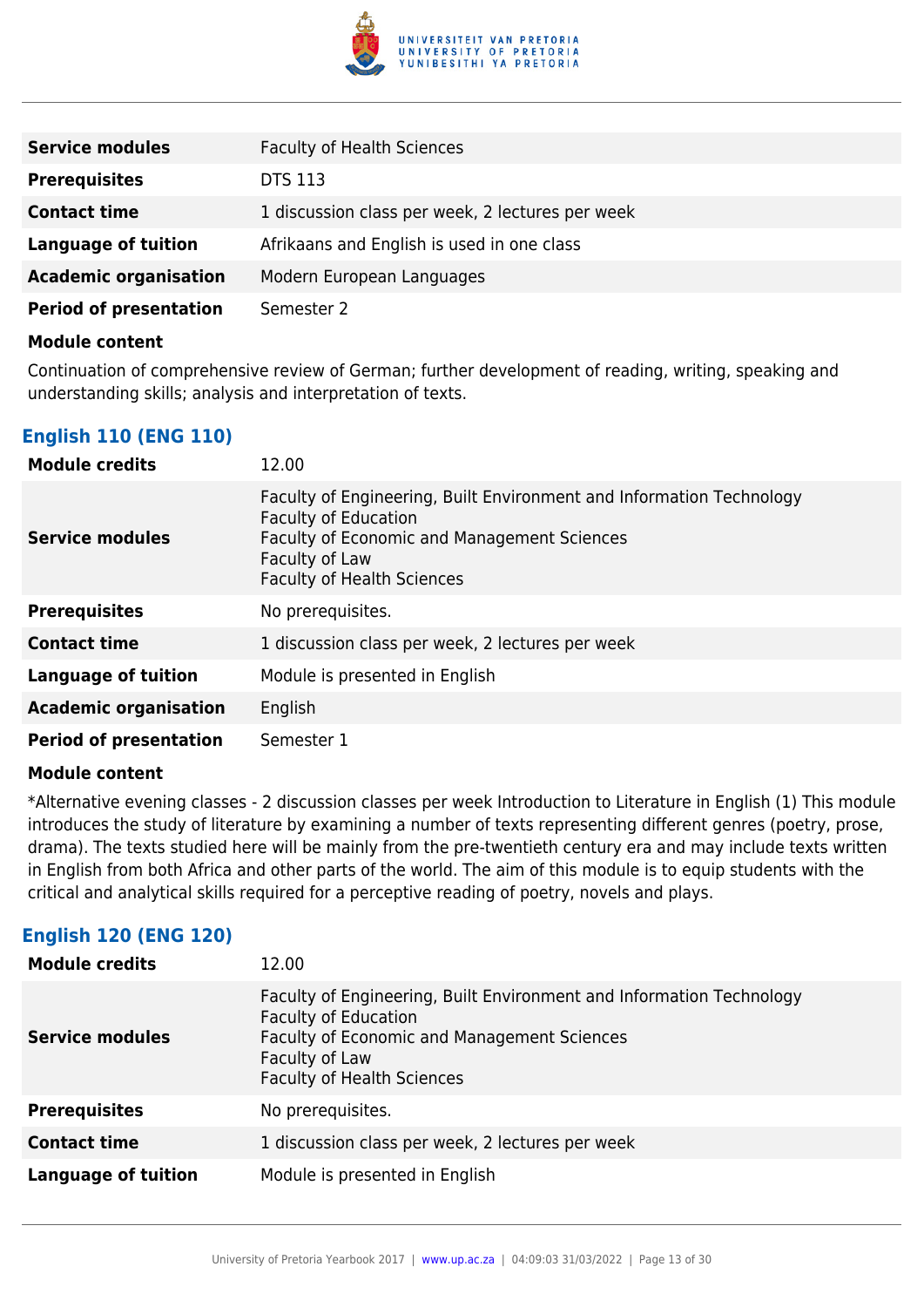

**Academic organisation** English

**Period of presentation** Semester 2

# **Module content**

\*Alternative evening classes: 2 discussion classes per week

Introduction to Literature in English (2)

This module introduces the study of post-nineteenth century literature by examining a number of texts representing different genres (poetry, drama, prose). Texts will be from both Africa and other parts of the world. By the end of this module students should have the background and analytical skills to perceptively read modern and contemporary poetry, novels and plays.

# **French for beginners 104 (FRN 104)**

| <b>Module credits</b>         | 24.00                                             |
|-------------------------------|---------------------------------------------------|
| <b>Prerequisites</b>          | No prerequisites.                                 |
| <b>Contact time</b>           | 1 lecture per week, 4 discussion classes per week |
| <b>Language of tuition</b>    | Afrikaans and English is used in one class        |
| <b>Academic organisation</b>  | Modern European Languages                         |
| <b>Period of presentation</b> | Year                                              |

#### **Module content**

\*No previous knowledge of or experience in French required for admission. Students who passed grade 12 French are not allowed to register for this module.

An intensive introductory study of the French language focusing on the acquisition of basic communication skills, namely listening, reading, speaking and writing. It also offers a brief introduction to the culture of Frenchspeaking countries. This module complies with the requirements for level A2 set by the "Common European Framework of Reference for Languages".

# **French: Cultural-professional (1) 113 (FRN 113)**

| <b>Module credits</b>         | 12.00                                            |
|-------------------------------|--------------------------------------------------|
| <b>Service modules</b>        | <b>Faculty of Health Sciences</b>                |
| <b>Prerequisites</b>          | Grade 12 French                                  |
| <b>Contact time</b>           | 1 discussion class per week, 2 lectures per week |
| <b>Language of tuition</b>    | Afrikaans and English is used in one class       |
| <b>Academic organisation</b>  | Modern European Languages                        |
| <b>Period of presentation</b> | Semester 1                                       |

#### **Module content**

Comprehensive review of French grammar; development of reading, writing, speaking and understanding skills; analysis and interpretation of texts.

# **French: Cultural-professional (2) 123 (FRN 123)**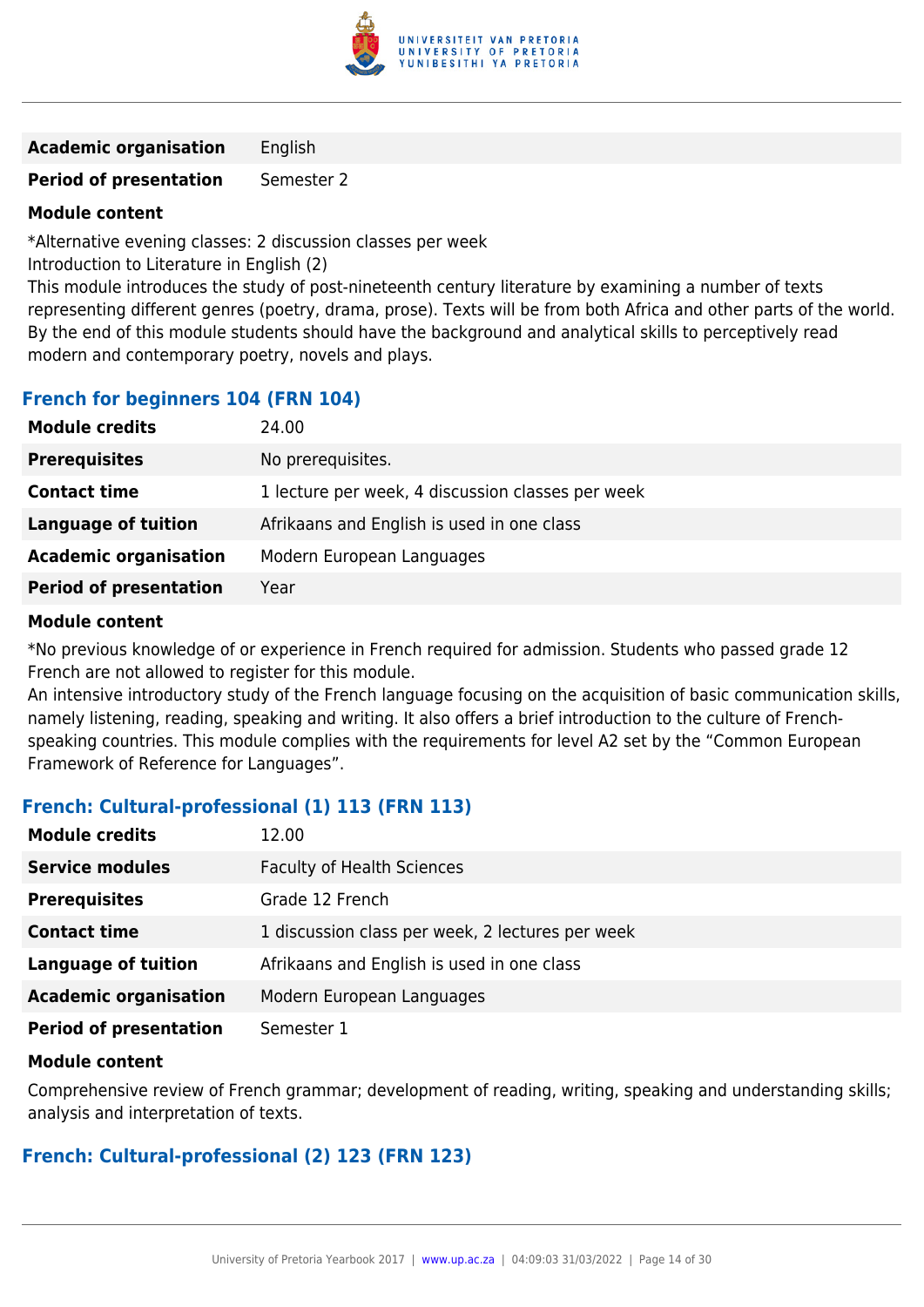

| <b>Module credits</b>         | 12.00                                            |
|-------------------------------|--------------------------------------------------|
| <b>Service modules</b>        | <b>Faculty of Health Sciences</b>                |
| <b>Prerequisites</b>          | <b>FRN 113</b>                                   |
| <b>Contact time</b>           | 1 discussion class per week, 2 lectures per week |
| <b>Language of tuition</b>    | Afrikaans and English is used in one class       |
| <b>Academic organisation</b>  | Modern European Languages                        |
| <b>Period of presentation</b> | Semester 2                                       |

Comprehensive review of French grammar; further development of reading, writing, speaking and understanding skills; analysis and interpretation of texts.

# **History 110 (GES 110)**

| <b>Module credits</b>         | 12.00                                                                              |
|-------------------------------|------------------------------------------------------------------------------------|
| <b>Service modules</b>        | <b>Faculty of Education</b><br>Faculty of Law<br><b>Faculty of Health Sciences</b> |
| <b>Prerequisites</b>          | No prerequisites.                                                                  |
| <b>Contact time</b>           | 2 lectures per week                                                                |
| <b>Language of tuition</b>    | Separate classes for Afrikaans and English                                         |
| <b>Academic organisation</b>  | Historical and Heritage Stud                                                       |
| <b>Period of presentation</b> | Semester 1                                                                         |

#### **Module content**

The making of the Modern World: a survey A selection of themes on Asia, Africa, the Americas and Europe and their contribution to the making of the Modern World.

# **History 120 (GES 120)**

| <b>Module credits</b>         | 12.00                                                                              |
|-------------------------------|------------------------------------------------------------------------------------|
| <b>Service modules</b>        | <b>Faculty of Education</b><br>Faculty of Law<br><b>Faculty of Health Sciences</b> |
| <b>Prerequisites</b>          | No prerequisites.                                                                  |
| <b>Contact time</b>           | 2 lectures per week                                                                |
| <b>Language of tuition</b>    | Separate classes for Afrikaans and English                                         |
| <b>Academic organisation</b>  | Historical and Heritage Stud                                                       |
| <b>Period of presentation</b> | Semester 2                                                                         |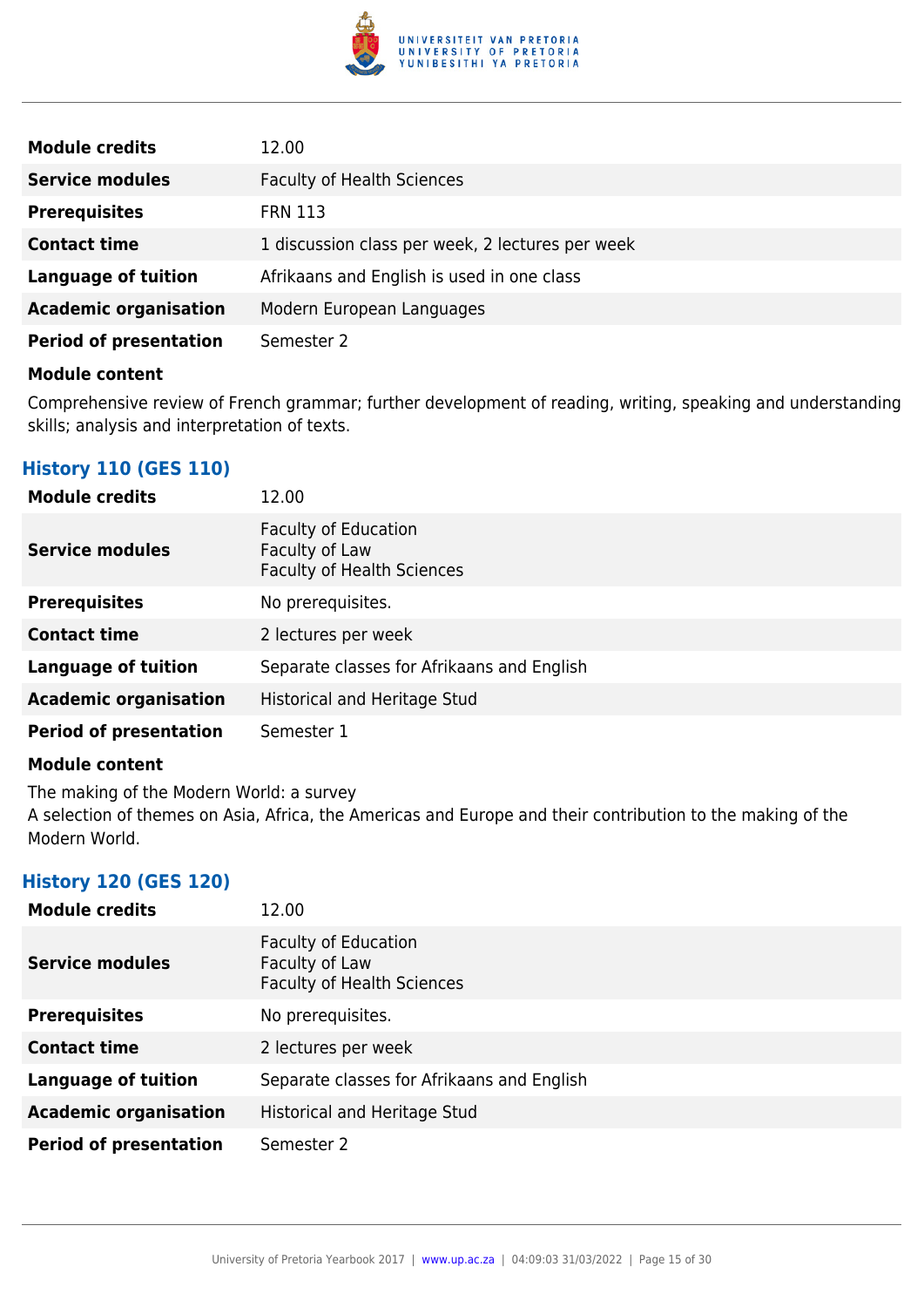

Africa and South Africa: a survey

An overview focusing on the making of African and South African societies from the earliest times to the present with emphasis on the most significant historical forces, factors and events.

# **Aspects of human geography 156 (GGY 156)**

| <b>Module credits</b>         | 8.00                                                                                                                                                                     |
|-------------------------------|--------------------------------------------------------------------------------------------------------------------------------------------------------------------------|
| Service modules               | Faculty of Engineering, Built Environment and Information Technology<br><b>Faculty of Education</b><br><b>Faculty of Humanities</b><br><b>Faculty of Health Sciences</b> |
| <b>Prerequisites</b>          | No prerequisites.                                                                                                                                                        |
| <b>Contact time</b>           | 1 tutorial per week, 3 lectures per week                                                                                                                                 |
| <b>Language of tuition</b>    | Module is presented in English                                                                                                                                           |
| <b>Academic organisation</b>  | Geography, Geoinf + Meteor                                                                                                                                               |
| <b>Period of presentation</b> | Quarter 2                                                                                                                                                                |

#### **Module content**

This module begins by fostering an understanding of human geography. Then follows with the political ordering of space; cultural diversity as well as ethnic geography globally and locally; population geography of the world and South Africa: and four economic levels of development. The purpose is to place South Africa in a world setting and to understand the future of the country.

#### **Southern African geomorphology 166 (GGY 166)**

| <b>Module credits</b>         | 8.00                                                                                                                                                                     |
|-------------------------------|--------------------------------------------------------------------------------------------------------------------------------------------------------------------------|
| <b>Service modules</b>        | Faculty of Engineering, Built Environment and Information Technology<br><b>Faculty of Education</b><br><b>Faculty of Humanities</b><br><b>Faculty of Health Sciences</b> |
| <b>Prerequisites</b>          | No prerequisites.                                                                                                                                                        |
| <b>Contact time</b>           | 4 lectures per week                                                                                                                                                      |
| <b>Language of tuition</b>    | Module is presented in English                                                                                                                                           |
| <b>Academic organisation</b>  | Geography, Geoinf + Meteor                                                                                                                                               |
| <b>Period of presentation</b> | Quarter 3                                                                                                                                                                |

#### **Module content**

Investigating southern African landscapes and placing them in a theoretical and global context. The geomorphological evolution of southern Africa. Introduction to the concepts of Geomorphology and its relationships with other physical sciences (e.g. meteorology, climatology, geology, hydrology and biology). The processes and controls of landform and landscape evolution. Tutorial exercises cover basic techniques of geomorphological analysis, and topical issues in Geomorphology.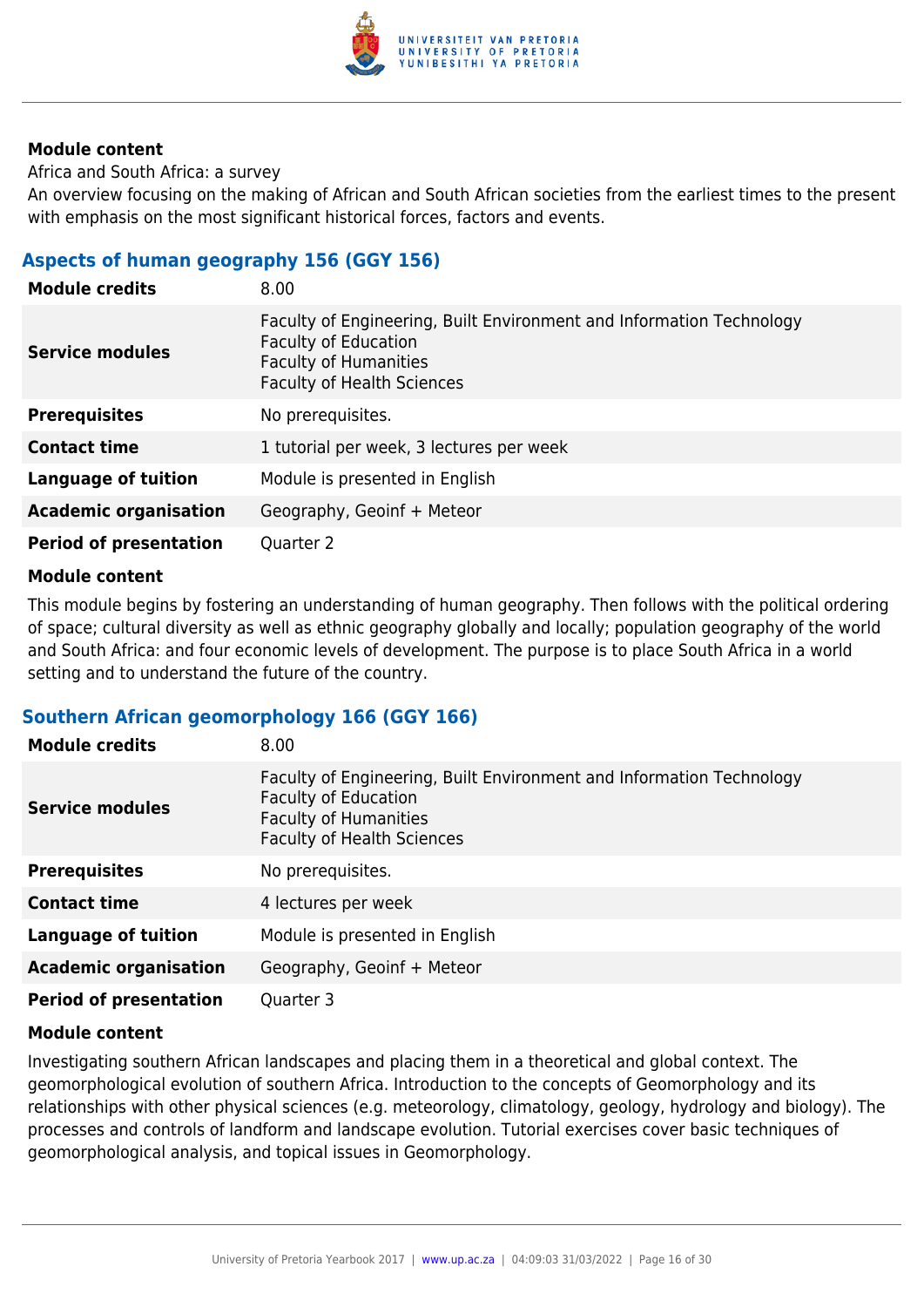

# **Introduction to isiNdebele Grammar – Capita selecta 110 (NDE 110)**

| <b>Module credits</b>         | 12.00                                                                                               |
|-------------------------------|-----------------------------------------------------------------------------------------------------|
| <b>Service modules</b>        | Faculty of Engineering, Built Environment and Information Technology<br><b>Faculty of Education</b> |
| <b>Prerequisites</b>          | No prerequisites.                                                                                   |
| <b>Contact time</b>           | 2 lectures per week                                                                                 |
| <b>Language of tuition</b>    | Module is presented in IsiNdebele                                                                   |
| <b>Academic organisation</b>  | African Languages                                                                                   |
| <b>Period of presentation</b> | Semester 1                                                                                          |

#### **Module content**

For speakers of isiNdebele as home language or first or second additional language.

Aspects of the grammar of isiNdebele such as an introduction to the word categories; an introduction to the structure, meaning and use of the noun, the adjective, the relative, the possessive; the verb; writing and spelling rules; dictionaries and dictionary use; grammatical analysis.

#### **Sepedi for beginners 110 (SEP 110)**

| <b>Module credits</b>         | 12.00                                                            |
|-------------------------------|------------------------------------------------------------------|
| <b>Service modules</b>        | <b>Faculty of Education</b><br><b>Faculty of Health Sciences</b> |
| <b>Prerequisites</b>          | No prerequisites.                                                |
| <b>Contact time</b>           | 2 lectures per week, 1 discussion class per week                 |
| <b>Language of tuition</b>    | Afrikaans and English is used in one class                       |
| <b>Academic organisation</b>  | African Languages                                                |
| <b>Period of presentation</b> | Semester 1 and Semester 2                                        |

#### **Module content**

\*For absolute beginners only.

\*Only students from the School of Healthcare Sciences may take this module during semester 2. All other students must take this module during semester 1. Also note that students from the School of Healthcare Sciences, who already possess the language skills taught in this module, may write an exemption examination. The acquisition of basic Sepedi communicative skills with emphasis on everyday expressions and suitable high frequency vocabulary, within specific social situations.

#### **Sepedi 120 (SEP 120)**

| <b>Module credits</b>  | 12.00                                            |
|------------------------|--------------------------------------------------|
| <b>Service modules</b> | <b>Faculty of Education</b>                      |
| <b>Prerequisites</b>   | <b>SEP 110</b>                                   |
| <b>Contact time</b>    | 1 discussion class per week, 2 lectures per week |
| Language of tuition    | Afrikaans and English is used in one class       |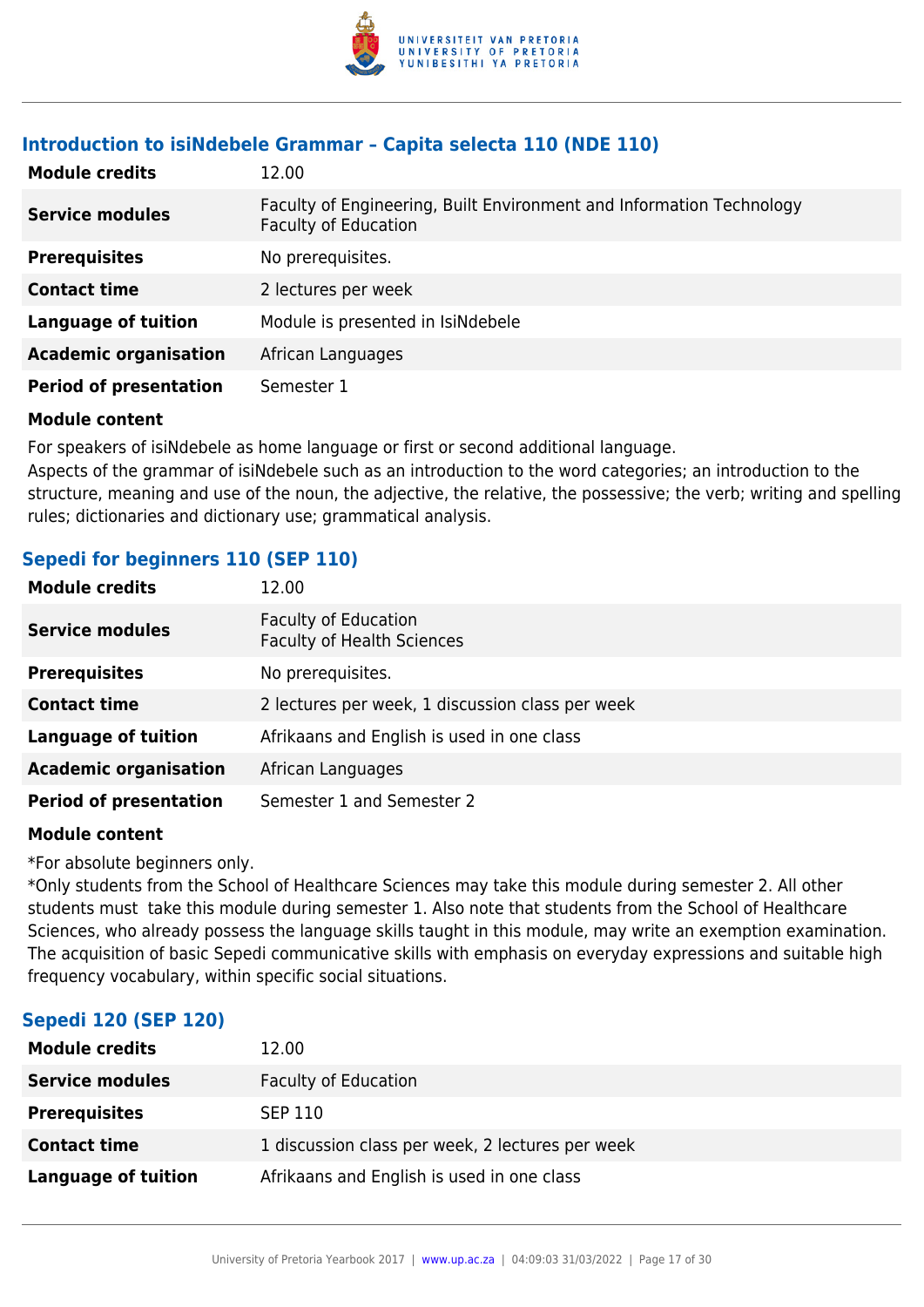

**Period of presentation** Semester 2

#### **Module content**

Sepedi - communication and grammar

The acquisition of more advanced communication skills in further social situations. More extensive vocabulary and more advanced language structures are acquired and used. Further awareness of the nature and function of language structures. Writing and spelling rules. Dictionaries and dictionary use. Reading and comprehension of basic texts.

# **Psychology 110 (SLK 110)**

| <b>Module credits</b>         | 12.00                                                                                                                                                                                           |
|-------------------------------|-------------------------------------------------------------------------------------------------------------------------------------------------------------------------------------------------|
| <b>Service modules</b>        | Faculty of Engineering, Built Environment and Information Technology<br><b>Faculty of Education</b><br><b>Faculty of Health Sciences</b><br><b>Faculty of Natural and Agricultural Sciences</b> |
| <b>Prerequisites</b>          | No prerequisites.                                                                                                                                                                               |
| <b>Contact time</b>           | 2 discussion classes per week, 2 lectures per week                                                                                                                                              |
| <b>Language of tuition</b>    | Separate classes for Afrikaans and English                                                                                                                                                      |
| <b>Academic organisation</b>  | Psychology                                                                                                                                                                                      |
| <b>Period of presentation</b> | Semester 1                                                                                                                                                                                      |

#### **Module content**

This module is a general orientation to Psychology. An introduction is given to various theoretical approaches in Psychology, and the development of Psychology as a science is discussed. Selected themes from everyday life are explored and integrated with psychological principles. This module focuses on major personality theories. An introduction is given to various paradigmatic approaches in Psychology.

# **Psychology 120 (SLK 120)**

| <b>Module credits</b>         | 12.00                                                                                                                                                                                    |
|-------------------------------|------------------------------------------------------------------------------------------------------------------------------------------------------------------------------------------|
| <b>Service modules</b>        | Faculty of Engineering, Built Environment and Information Technology<br>Faculty of Education<br><b>Faculty of Health Sciences</b><br><b>Faculty of Natural and Agricultural Sciences</b> |
| <b>Prerequisites</b>          | No prerequisites.                                                                                                                                                                        |
| <b>Contact time</b>           | 2 lectures per week, 2 discussion classes per week                                                                                                                                       |
| <b>Language of tuition</b>    | Separate classes for Afrikaans and English                                                                                                                                               |
| <b>Academic organisation</b>  | Psychology                                                                                                                                                                               |
| <b>Period of presentation</b> | Semester 2                                                                                                                                                                               |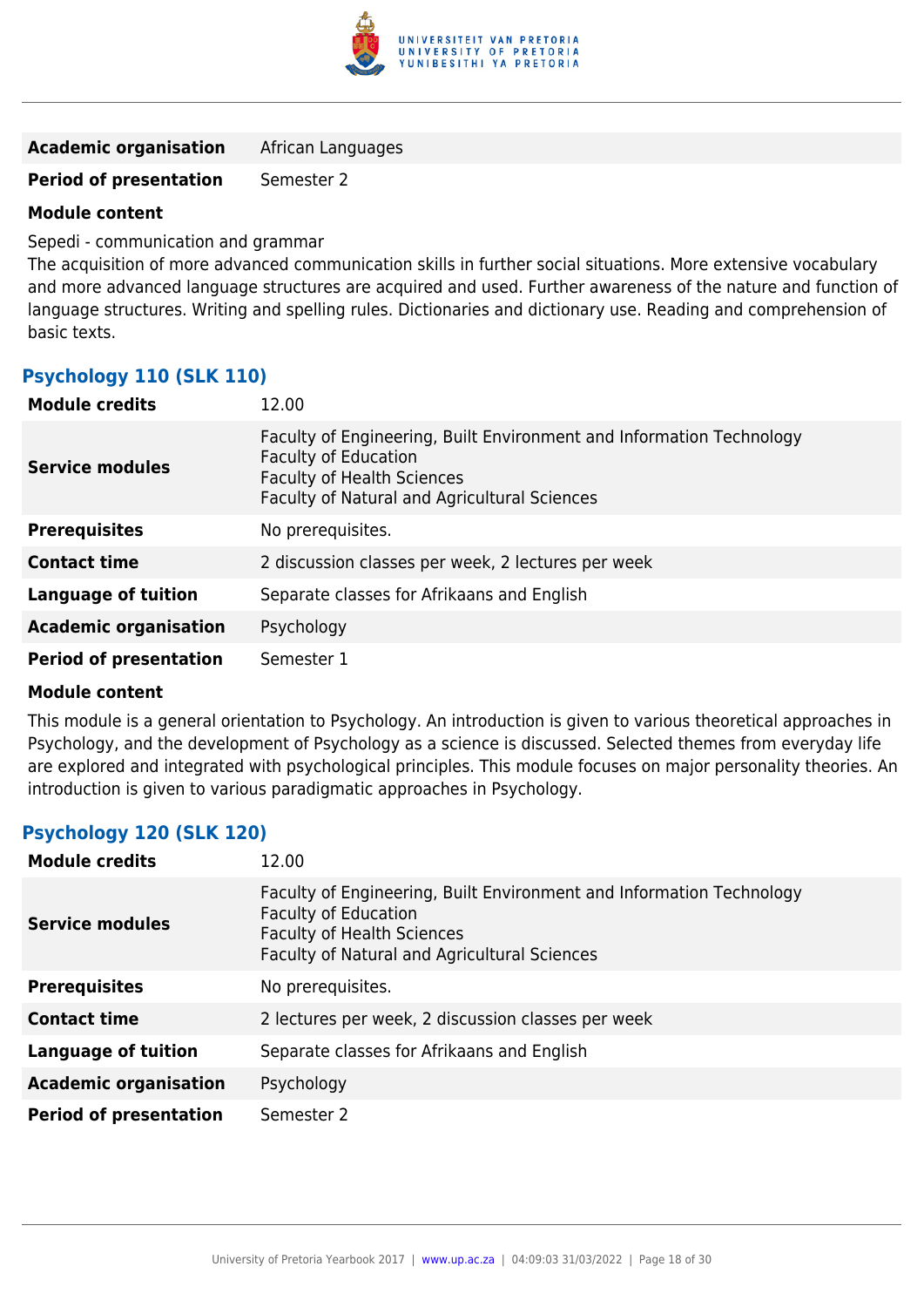

This module introduces the student to a basic knowledge and understanding of the biological basis of human behaviour. The module addresses the key concepts and terminology related to the biological subsystem, the rules and principles guiding biological psychology, and identification of the interrelatedness of different biological systems and subsystems. In this module various cognitive processes are studied, including perception, memory, thinking, intelligence and creativity. Illustrations are given of various thinking processes, such as problem solving, critical, analytic and integrative thinking.

# **Setswana for beginners 110 (STW 110)**

| <b>Module credits</b>         | 12.00                                            |
|-------------------------------|--------------------------------------------------|
| <b>Prerequisites</b>          | No prerequisites.                                |
| <b>Contact time</b>           | 2 lectures per week, 1 discussion class per week |
| <b>Language of tuition</b>    | Afrikaans and English is used in one class       |
| <b>Academic organisation</b>  | African Languages                                |
| <b>Period of presentation</b> | Semester 1                                       |
| <b>Module content</b>         |                                                  |

\* For absolute beginners only.

The acquisition of basic Setswana communicative skills with emphasis on everyday expressions and suitable high frequency vocabulary with specific social situations.

# **Setswana 120 (STW 120)**

| <b>Module credits</b>         | 12.00                                            |
|-------------------------------|--------------------------------------------------|
| <b>Prerequisites</b>          | <b>STW 110</b>                                   |
| <b>Contact time</b>           | 1 discussion class per week, 2 lectures per week |
| <b>Language of tuition</b>    | Afrikaans and English is used in one class       |
| <b>Academic organisation</b>  | African Languages                                |
| <b>Period of presentation</b> | Semester 2                                       |

#### **Module content**

Setswana – communication and grammar

The acquisition of more advanced communication skills in further social situations. More extensive vocabulary and more advanced language structures are acquired and used. Further awareness of the nature and function of language structures. Writing and spelling rules. Dictionaries and dictionary use. Reading and comprehension of basic texts.

#### **Climate and weather of Southern Africa 164 (WKD 164)**

**Module credits** 8.00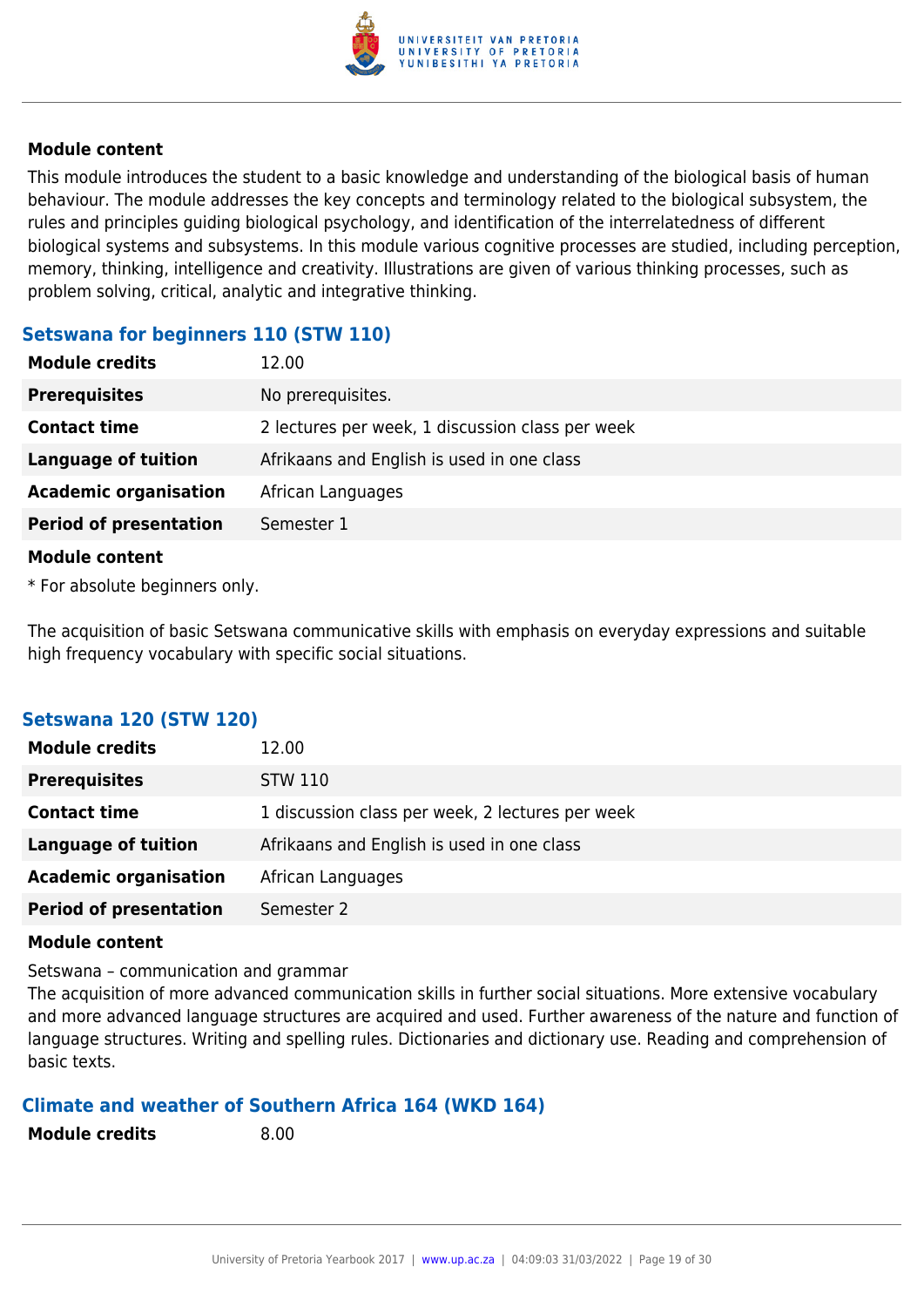

| <b>Service modules</b>        | <b>Faculty of Education</b><br><b>Faculty of Humanities</b> |
|-------------------------------|-------------------------------------------------------------|
| <b>Prerequisites</b>          | No prerequisites.                                           |
| <b>Contact time</b>           | 4 lectures per week                                         |
| <b>Language of tuition</b>    | Module is presented in English                              |
| <b>Academic organisation</b>  | Geography, Geoinf + Meteor                                  |
| <b>Period of presentation</b> | Quarter 4                                                   |

An introduction to the climate and general seasonal climatic circulation patterns of Southern Africa. Basic weather types and weather processes within the Southern African context. Interpretation of synoptic maps and synoptic station reports. Impacts of climate change and extreme climate events on society. \*BSc (Geography) and BSc (Environmental Sciences) students may register for WKD 155. Students are not allowed to earn credits for both WKD 155 and WKD 164.

# **isiZulu for beginners 110 (ZUL 110)**

| <b>Module credits</b>         | 12.00                                                            |
|-------------------------------|------------------------------------------------------------------|
| <b>Service modules</b>        | <b>Faculty of Education</b><br><b>Faculty of Health Sciences</b> |
| <b>Prerequisites</b>          | No prerequisites.                                                |
| <b>Contact time</b>           | 1 discussion class per week, 2 lectures per week                 |
| <b>Language of tuition</b>    | Afrikaans and English is used in one class                       |
| <b>Academic organisation</b>  | African Languages                                                |
| <b>Period of presentation</b> | Semester 1 and Semester 2                                        |

#### **Module content**

\*For absolute beginners only

\*Only students from the School of Healthcare Sciences may take this module during semester 2. All other students must take this module during semester 1. Students from the School of Healthcare Sciences, who already possess the language skills taught in this module, may write an exemption examination. The acquisition of basic isiZulu communicative skills with emphasis on everyday expressions and suitable high frequency vocabulary, within specific situations.

#### **isiZulu 120 (ZUL 120)**

| <b>Module credits</b>        | 12.00                                            |
|------------------------------|--------------------------------------------------|
| <b>Service modules</b>       | <b>Faculty of Education</b>                      |
| <b>Prerequisites</b>         | ZUL 110                                          |
| <b>Contact time</b>          | 1 discussion class per week, 2 lectures per week |
| Language of tuition          | Afrikaans and English is used in one class       |
| <b>Academic organisation</b> | African Languages                                |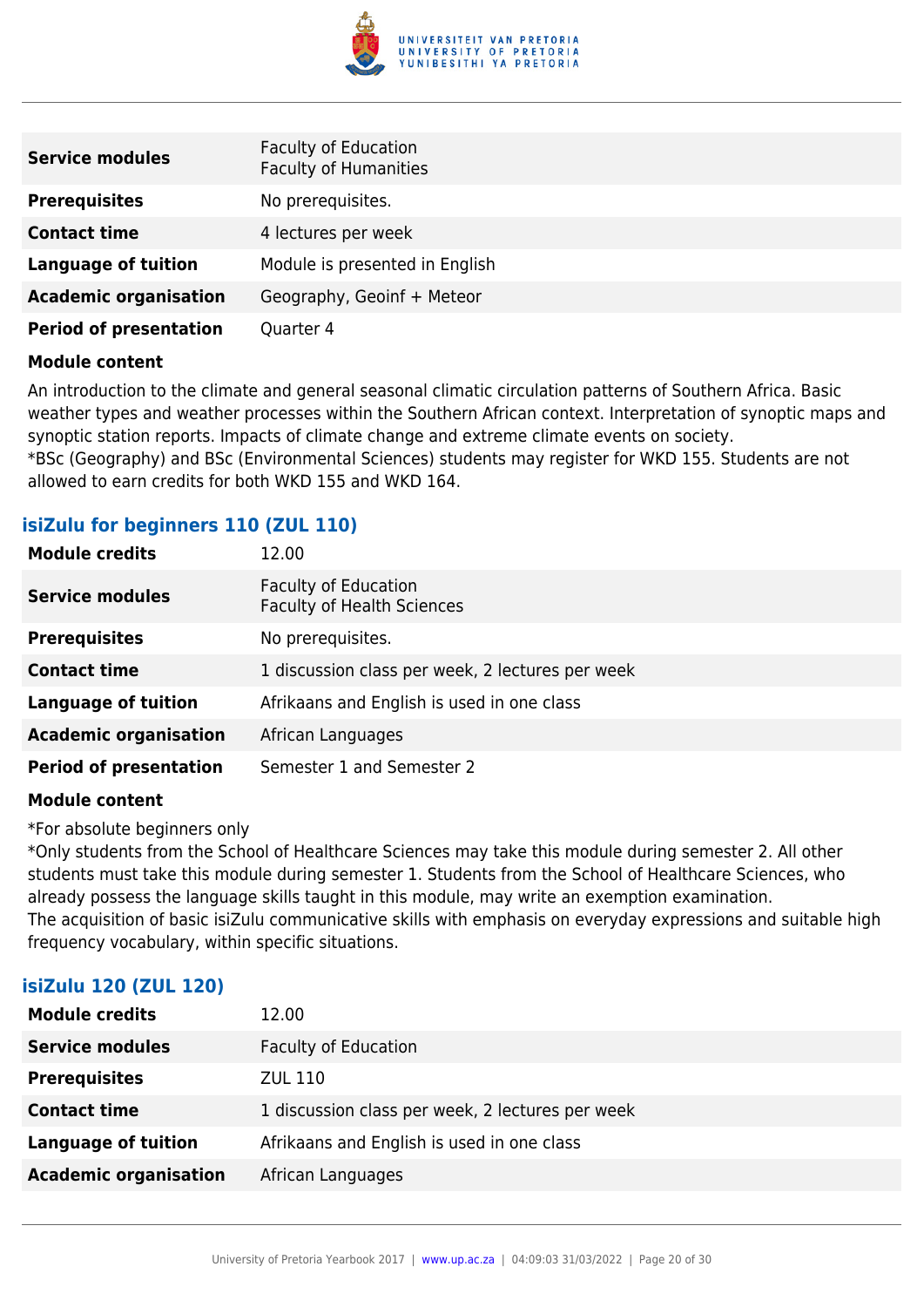

#### **Period of presentation** Semester 2

#### **Module content**

isiZulu - communication and grammar

The acquisition of more advanced communication skills in further social situations. More extensive vocabulary and more advanced language structures are acquired and used. Further awareness of the nature and function of language structures. Writing and spelling rules. Dictionaries and dictionary use. Reading and comprehension of basic texts

# **Introduction to environmental sciences 101 (ENV 101)**

| <b>Module credits</b>         | 8.00                                                                                                                                |
|-------------------------------|-------------------------------------------------------------------------------------------------------------------------------------|
| <b>Service modules</b>        | Faculty of Engineering, Built Environment and Information Technology<br><b>Faculty of Education</b><br><b>Faculty of Humanities</b> |
| <b>Prerequisites</b>          | No prerequisites.                                                                                                                   |
| <b>Contact time</b>           | 3 lectures per week                                                                                                                 |
| <b>Language of tuition</b>    | Module is presented in English                                                                                                      |
| <b>Academic organisation</b>  | Geography, Geoinf + Meteor                                                                                                          |
| <b>Period of presentation</b> | Quarter 1                                                                                                                           |

#### **Module content**

Introducing the basic concepts and interrelationships required to understand the complexity of natural environmental problems, physical and human environment, human induced environmental problems, the ways in which the natural environment affects human society and biodiversity, an introduction to major environmental issues in Southern Africa and sustainable development in the context of environmental issues.

#### **African languages literature: Capita selecta 121 (AFT 121)**

| <b>Module credits</b>         | 12.00                                                                                               |
|-------------------------------|-----------------------------------------------------------------------------------------------------|
| <b>Service modules</b>        | Faculty of Engineering, Built Environment and Information Technology<br><b>Faculty of Education</b> |
| <b>Prerequisites</b>          | NDE 110/SEP 111/ZUL 111/STW 111                                                                     |
| <b>Contact time</b>           | 2 lectures per week                                                                                 |
| <b>Language of tuition</b>    | Module presented in English and African Language                                                    |
| <b>Academic organisation</b>  | African Languages                                                                                   |
| <b>Period of presentation</b> | Semester 2                                                                                          |

#### **Module content**

Aspects of the literature of isiNdebele/isiZulu/Sepedi/Setswana such as an introduction to literary concepts such as literary text(s), topic, characters, events, time and place; the analysis of selected short stories.

#### **Introduction to Sepedi grammar - Capita Selecta 111 (SEP 111)**

**Module credits** 12.00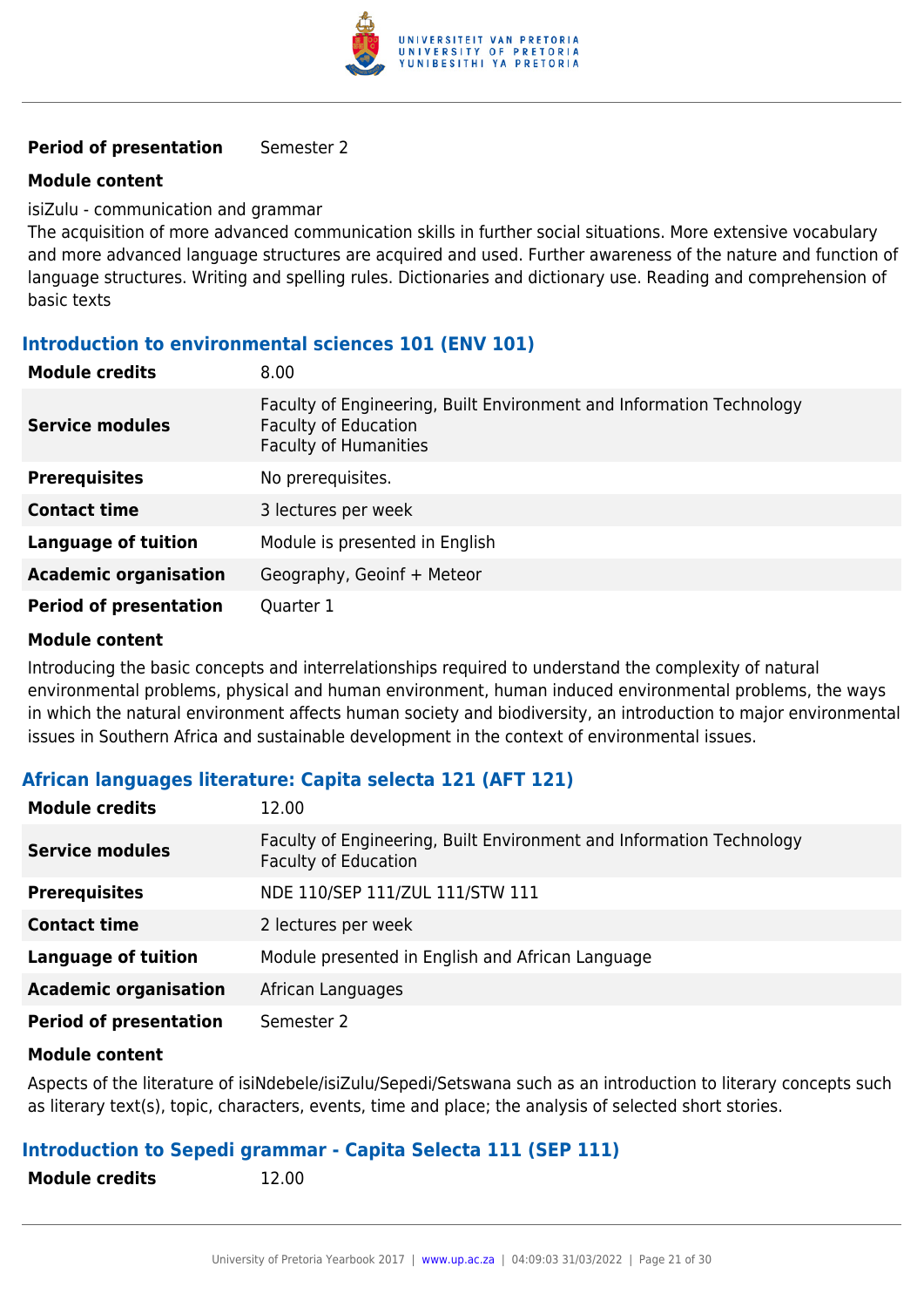

| <b>Service modules</b>        | Faculty of Engineering, Built Environment and Information Technology<br><b>Faculty of Education</b> |
|-------------------------------|-----------------------------------------------------------------------------------------------------|
| <b>Prerequisites</b>          | No prerequisites.                                                                                   |
| <b>Contact time</b>           | 2 lectures per week                                                                                 |
| <b>Language of tuition</b>    | Module is presented in Sepedi                                                                       |
| <b>Academic organisation</b>  | African Languages                                                                                   |
| <b>Period of presentation</b> | Semester 1                                                                                          |

\*For speakers of Sepedi as home language or first or second additional language.

Aspects of the grammar of Sepedi such as an introduction to the word categories; an introduction to the structure, meaning and use of the noun, the adjective, the relative, the possessive; the verb; writing and spelling rules; dictionaries and dictionary use; grammatical analysis.

#### **Introduction to isiZulu grammar – Capita selecta 111 (ZUL 111)**

| <b>Module credits</b>         | 12.00                                                                                               |
|-------------------------------|-----------------------------------------------------------------------------------------------------|
| <b>Service modules</b>        | Faculty of Engineering, Built Environment and Information Technology<br><b>Faculty of Education</b> |
| <b>Prerequisites</b>          | No prerequisites.                                                                                   |
| <b>Contact time</b>           | 2 lectures per week                                                                                 |
| <b>Language of tuition</b>    | Module is presented in isiZulu                                                                      |
| <b>Academic organisation</b>  | African Languages                                                                                   |
| <b>Period of presentation</b> | Semester 1                                                                                          |

#### **Module content**

\*For speakers of isiZulu as home language or first or second additional language.

Aspects of the grammar of isiZulu such as an introduction to the word categories; an introduction to the structure, meaning and use of the noun, the adjective, the relative, the possessive; the verb; writing and spelling rules; dictionaries and dictionary use; grammatical analysis.

#### **Introduction to Setswana grammar – capita selecta 111 (STW 111)**

| <b>Module credits</b>         | 12.00                           |
|-------------------------------|---------------------------------|
| <b>Contact time</b>           | 2 lectures per week             |
| Language of tuition           | Module is presented in Setswana |
| <b>Academic organisation</b>  | African Languages               |
| <b>Period of presentation</b> | Semester 1                      |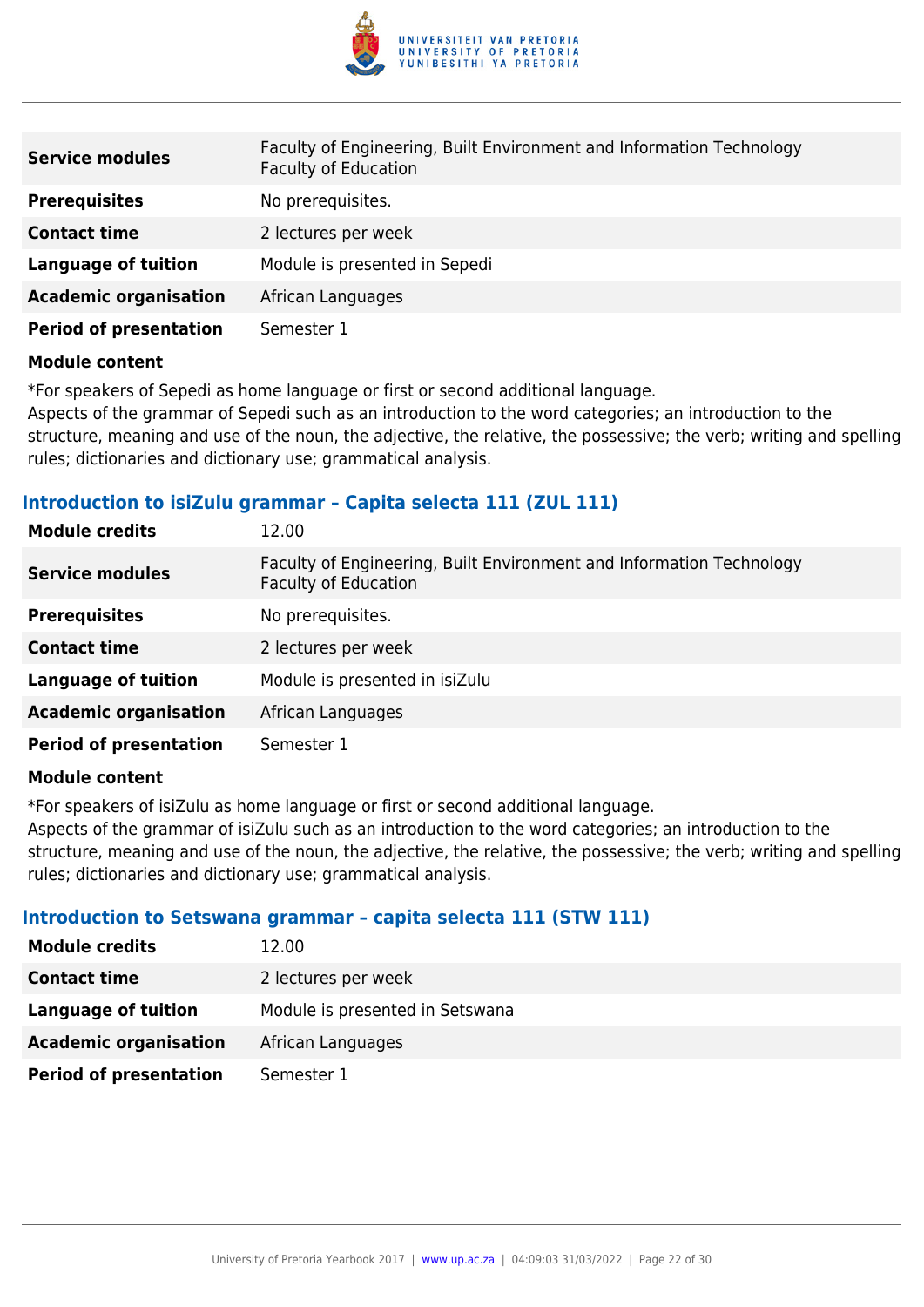

\*For speakers of Setswana as home language or first or second additional language. Aspects of the grammar of Setswana such as an introduction to the word categories; an introduction to the structure, meaning and use of the noun, the adjective, the relative, the possessive; the verb; writing and spelling rules; dictionaries and dictionary use; grammatical analysis.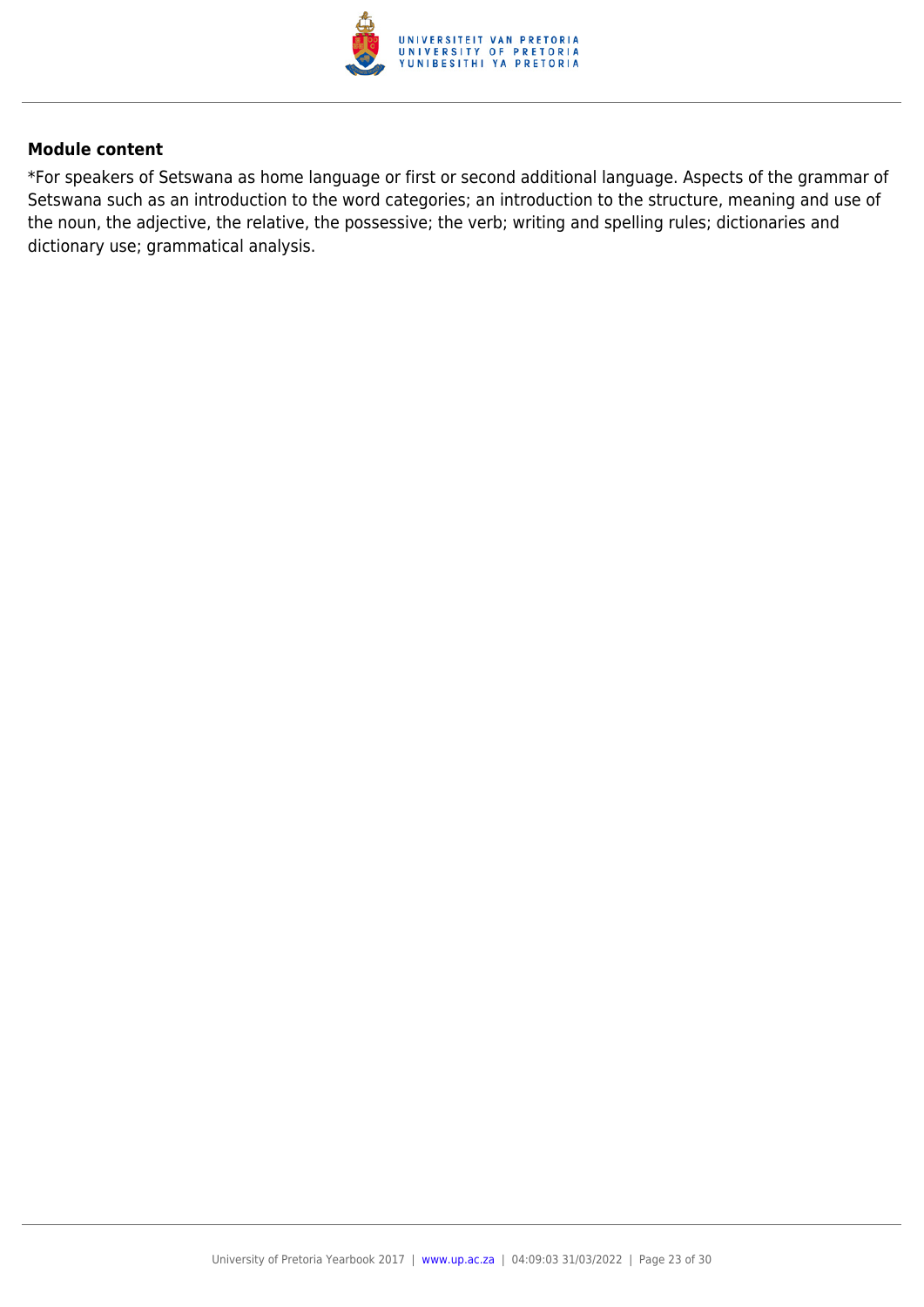

# Curriculum: Year 2

**Minimum credits: 128**

# **Core modules**

# **Sports facility and event management 210 (SRM 210)**

| <b>Module credits</b>         | 16.00                                       |
|-------------------------------|---------------------------------------------|
| <b>Service modules</b>        | Faculty of Economic and Management Sciences |
| <b>Prerequisites</b>          | <b>SRM 120</b>                              |
| <b>Contact time</b>           | 3 lectures per week                         |
| <b>Language of tuition</b>    | Afrikaans and English is used in one class  |
| <b>Academic organisation</b>  | Sport and Leisure Studies                   |
| <b>Period of presentation</b> | Semester 1                                  |

#### **Module content**

In this module the scope of sport and recreation facilities and events is identified and explored. Knowledge of basic management tasks acquired in previous modules is applied to plan and maintain sports facilities. Project management techniques are described and applied to managing sport and recreation events. The Act on Safety at Sport and Recreation events is analysed and applied to sport and recreation events. Special attention is given to the synergy between facilities and events, safety and risk management of sports facilties and events.

#### **Business and governance of sport 220 (SRM 220)**

| <b>Module credits</b>         | 16.00                                       |
|-------------------------------|---------------------------------------------|
| <b>Service modules</b>        | Faculty of Economic and Management Sciences |
| <b>Prerequisites</b>          | <b>SRM 220</b>                              |
| <b>Contact time</b>           | 3 lectures per week                         |
| <b>Language of tuition</b>    | Afrikaans and English is used in one class  |
| <b>Academic organisation</b>  | Sport and Leisure Studies                   |
| <b>Period of presentation</b> | Semester 2                                  |

#### **Module content**

In this module sports business models are investigated and integrated with governance principles, legislation and business structures and applied in diverse sport and recreation contexts. Sports agencies, sports facilities as income generators and the role of women in the business of sport are debated. Relationships between financial decisionmaking and sports business effectiveness are explored and discussed.

# **Fundamentals of human movement 210 (YCS 210)**

| <b>Module credits</b> | 16.00               |
|-----------------------|---------------------|
| <b>Prerequisites</b>  | <b>YCS 120</b>      |
| <b>Contact time</b>   | 3 lectures per week |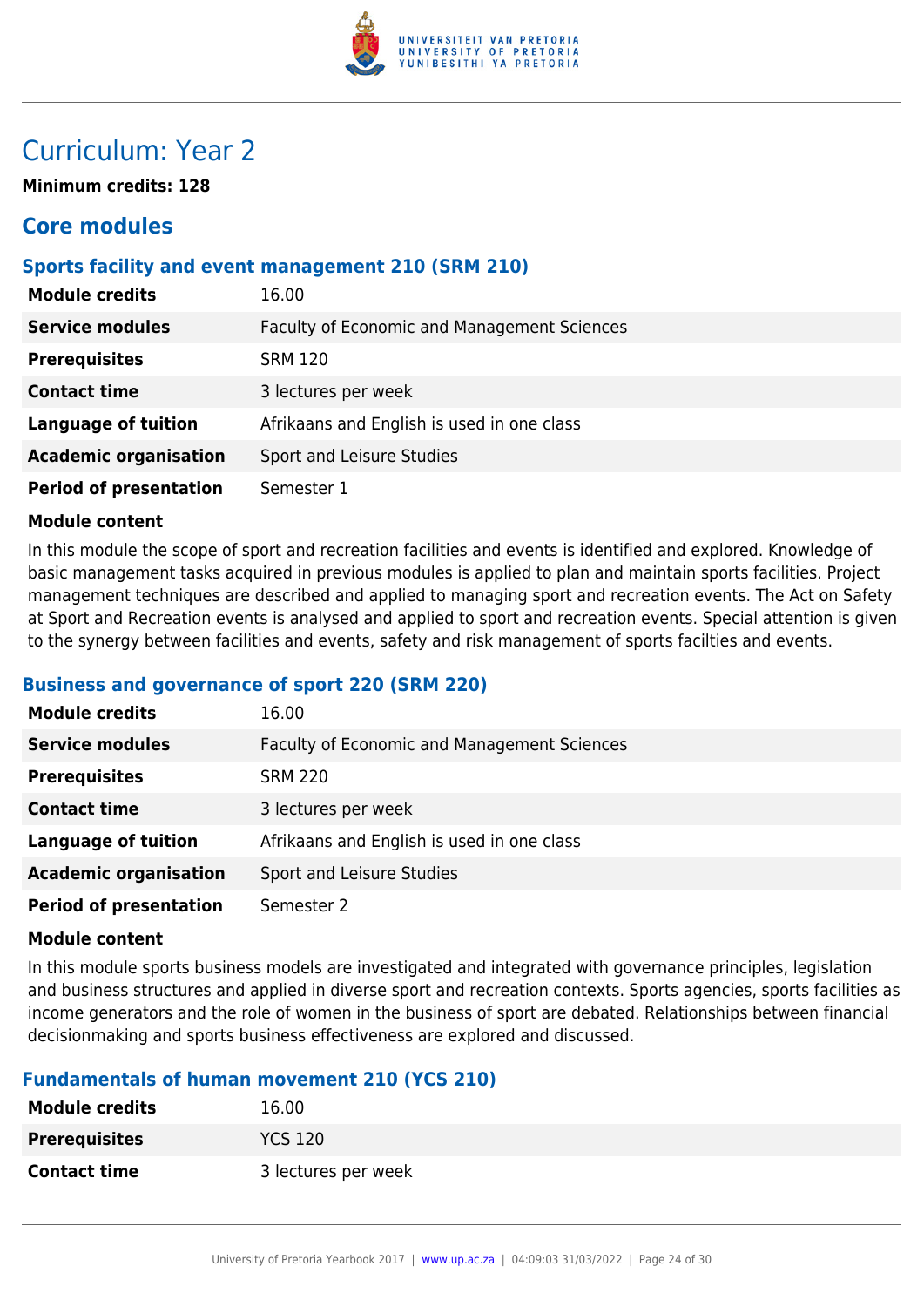

| <b>Language of tuition</b>    | Afrikaans and English is used in one class |
|-------------------------------|--------------------------------------------|
| <b>Academic organisation</b>  | Sport and Leisure Studies                  |
| <b>Period of presentation</b> | Semester 1                                 |

In this module basic human anatomy, physiology and kinesiology knowledge and principles related to sports coaching are identified, discussed and applied.

# **Motor behaviour 220 (YCS 220)**

| <b>Module credits</b>         | 16.00                                      |
|-------------------------------|--------------------------------------------|
| <b>Prerequisites</b>          | <b>YCS 210</b>                             |
| <b>Contact time</b>           | 3 lectures per week                        |
| <b>Language of tuition</b>    | Afrikaans and English is used in one class |
| <b>Academic organisation</b>  | Sport and Leisure Studies                  |
| <b>Period of presentation</b> | Semester 2                                 |
| Madula cantant                |                                            |

#### **Module content**

This module builds on YCS 210 and recognises, explains and implements the principles, values and roles of motor control, motor development and motor learning in effective sports coaching.

# **Sport tourism 210 (YSL 210)**

| <b>Module credits</b>         | 16.00                                              |
|-------------------------------|----------------------------------------------------|
| <b>Service modules</b>        | <b>Faculty of Economic and Management Sciences</b> |
| <b>Prerequisites</b>          | <b>YSL120</b>                                      |
| <b>Contact time</b>           | 3 lectures per week                                |
| <b>Language of tuition</b>    | Afrikaans and English is used in one class         |
| <b>Academic organisation</b>  | Sport and Leisure Studies                          |
| <b>Period of presentation</b> | Semester 1                                         |

#### **Module content**

This module presents an introduction to sport tourism from a tourist destination prespective. Concepts in sport tourism are defined, a timeline of the development of sport tourism and different sport tourism models, motivations for sport tourism involvement and forms of sport tourism are explored and discussed. The role and influence of government in sport tourism are analysed and critiqued. The impact of sport tourism on community development is examined through case studies.

# **Sport development 220 (YSL 220)**

| <b>Module credits</b>  | 16.00                                       |
|------------------------|---------------------------------------------|
| <b>Service modules</b> | Faculty of Economic and Management Sciences |
| <b>Prerequisites</b>   | YSL 210                                     |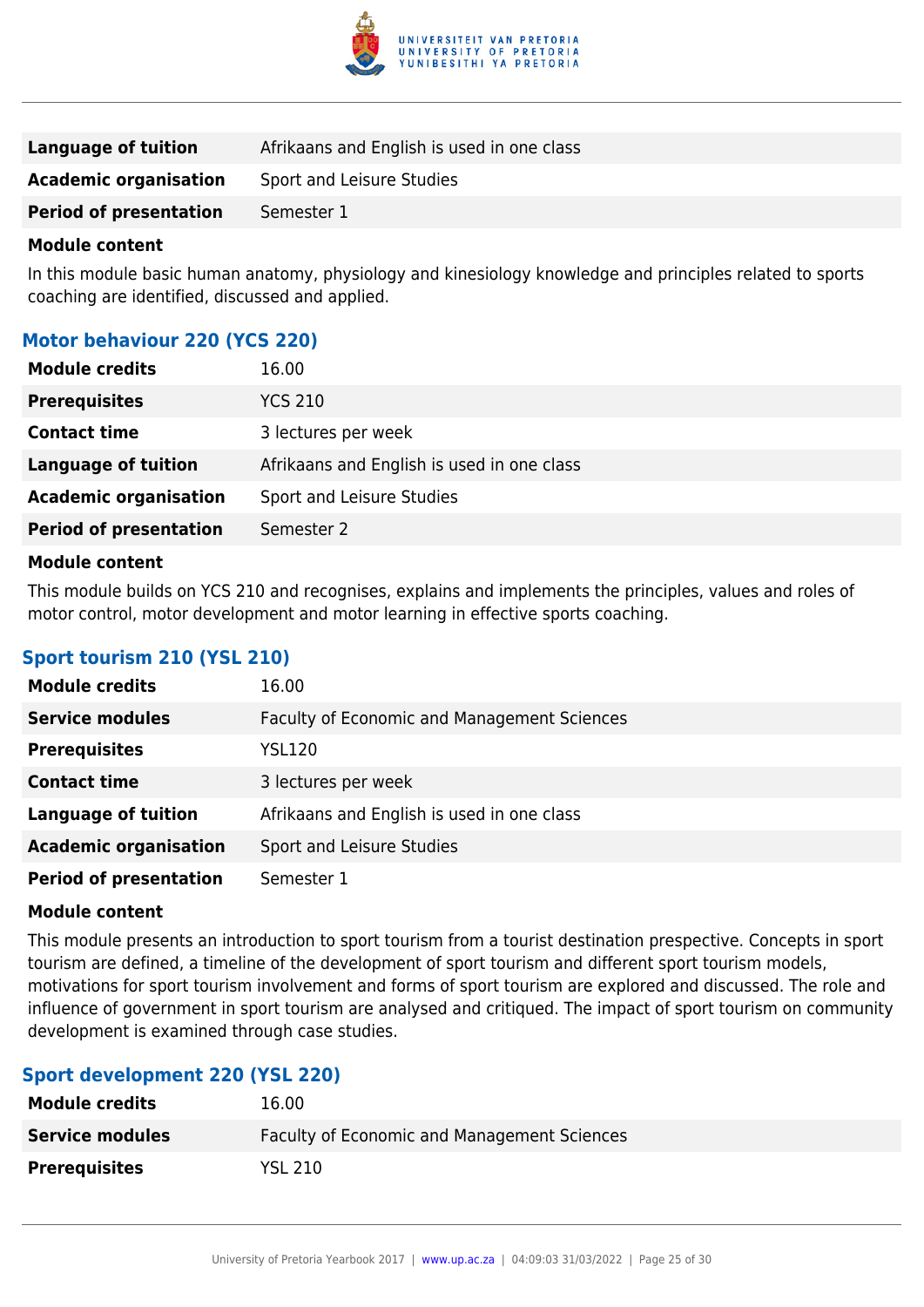

| <b>Contact time</b>           | 3 lectures per week                        |
|-------------------------------|--------------------------------------------|
| Language of tuition           | Afrikaans and English is used in one class |
| <b>Academic organisation</b>  | Sport and Leisure Studies                  |
| <b>Period of presentation</b> | Semester 2                                 |

In this module the student is orientated towards strategies and skills that develop both an active and winning nation to improve the health and wellness of the South African population through mass participation in sport and recreation. Knowledge and skills to detect, develop and retain talented athletes through sport development structures and systems are discussed. The Sport Academy system in South Africa and Zone VI in Africa are analysed and appropriate delivery strategies and structures are planned and designed. Students will also perform academic service through community engagement in diverse communities.

# **Applied sport psychology 210 (YSP 210)**

| <b>Module credits</b>         | 16.00                                      |
|-------------------------------|--------------------------------------------|
| <b>Prerequisites</b>          | <b>YSP 120</b>                             |
| <b>Contact time</b>           | 3 lectures per week                        |
| <b>Language of tuition</b>    | Afrikaans and English is used in one class |
| <b>Academic organisation</b>  | Sport and Leisure Studies                  |
| <b>Period of presentation</b> | Semester 1                                 |

#### **Module content**

In this module the basic psychological effectiveness, principles and skills of high performance in sport are identified, explained and applied in high-performance sport contexts. The role and value of psychological skills training, appropriate cognitive approaches, theoretical frameworks and different intervention strategies are explored, integrated and applied to develop mental thoughness and optimise high performance in sport.

# **Psychology of well-being in sport 220 (YSP 220)**

| <b>Module credits</b>         | 16.00                                      |
|-------------------------------|--------------------------------------------|
| <b>Prerequisites</b>          | <b>YSP 210</b>                             |
| <b>Contact time</b>           | 3 lectures per week                        |
| Language of tuition           | Afrikaans and English is used in one class |
| <b>Academic organisation</b>  | Sport and Leisure Studies                  |
| <b>Period of presentation</b> | Semester 2                                 |

#### **Module content**

This module explores theories, research and practical applications of the psychology of well-being and critical issues such as injuries, burnout and drug abuse in sport. The recognition of a proactive approach to create, develop and implement positive psychological principles to build capacity for well-being in and through the use of sport, exercise and leisure activities. The interpretation of different rehabilitation strategies, principles and skills will be employed according to the need of the participant.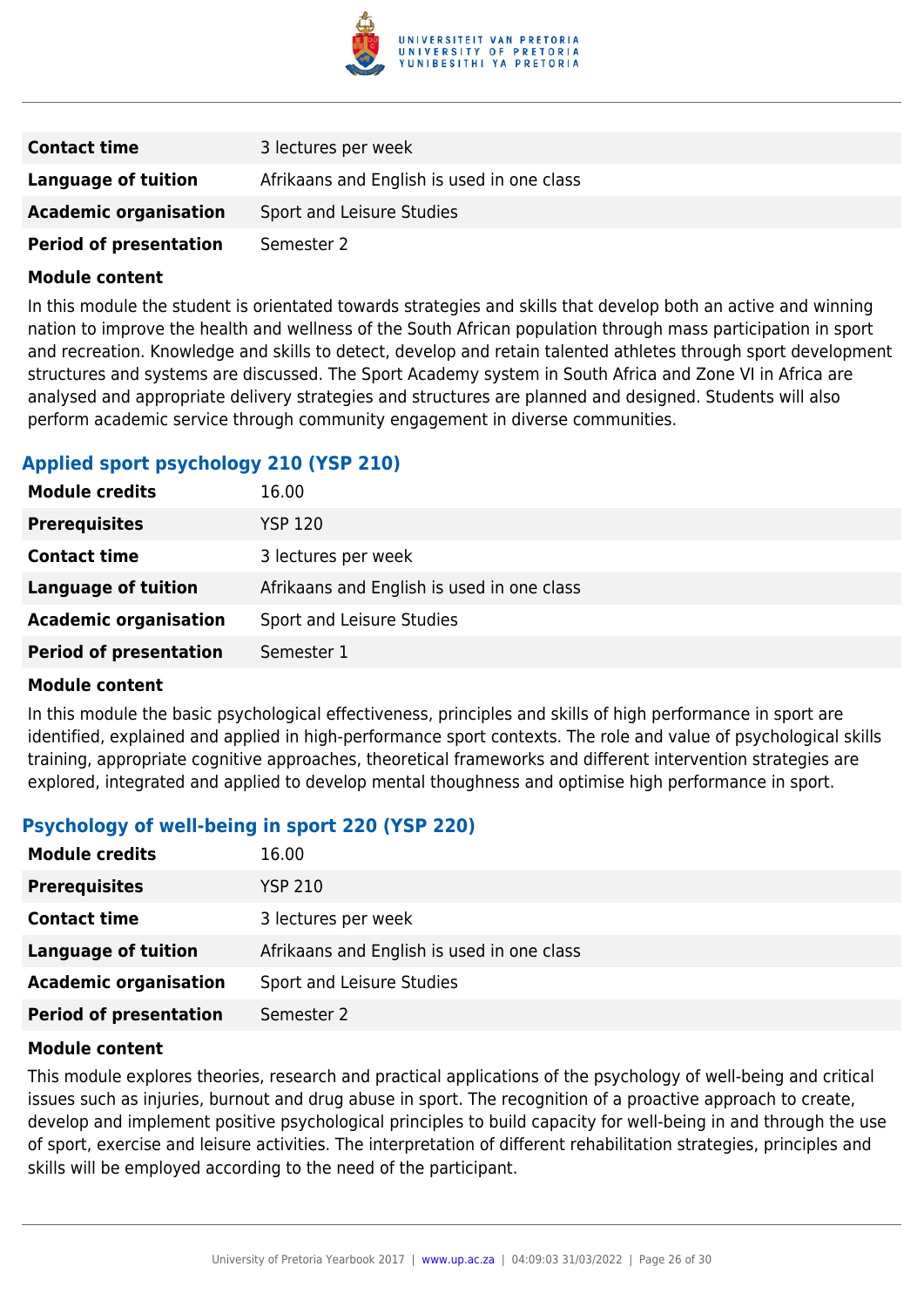

# Curriculum: Final year

**Minimum credits: 120**

# **Core modules**

# **Economics of sport and leisure 310 (SRM 310)**

| <b>Module credits</b>         | 30.00                                              |
|-------------------------------|----------------------------------------------------|
| <b>Service modules</b>        | <b>Faculty of Economic and Management Sciences</b> |
| <b>Prerequisites</b>          | <b>SRM 220</b>                                     |
| <b>Contact time</b>           | 3 lectures per week                                |
| <b>Language of tuition</b>    | Afrikaans and English is used in one class         |
| <b>Academic organisation</b>  | Sport and Leisure Studies                          |
| <b>Period of presentation</b> | Semester 1                                         |

#### **Module content**

This module builds on the business and governance principles applied to sport and leisure industries and explores the basics of economic analysis and decision-making. It aims to explain and apply the supply-demand economic module underpinning individual and organisational leisure and sports behaviour. The economics of professional sports teams and sports franchises are examined. The module develops ability and techniques to calculate GDSP and economic impact of sport and recreation events, facilities, professional sports teams and sports franchises.

#### **Value-based decision-making in sport and recreation 320 (SRM 320)**

| <b>Module credits</b>         | 30.00                                              |
|-------------------------------|----------------------------------------------------|
| <b>Service modules</b>        | <b>Faculty of Economic and Management Sciences</b> |
| <b>Prerequisites</b>          | <b>SRM 310</b>                                     |
| <b>Contact time</b>           | 3 lectures per week                                |
| <b>Language of tuition</b>    | Afrikaans and English is used in one class         |
| <b>Academic organisation</b>  | Sport and Leisure Studies                          |
| <b>Period of presentation</b> | Semester 2                                         |

#### **Module content**

This module examines the theory and reality of cross-cultural value-based decision-making in sport and recreation. Relationships and potential conflict between diverse value paradigms and responsible decisonmaking are argued in mega sports events and specific sport and recreation contexts.

#### **Theoretical frameworks in sport and exercise psychology 320 (YSP 320)**

| <b>Module credits</b> | 30.00               |
|-----------------------|---------------------|
| <b>Prerequisites</b>  | <b>YSP 310</b>      |
| <b>Contact time</b>   | 3 lectures per week |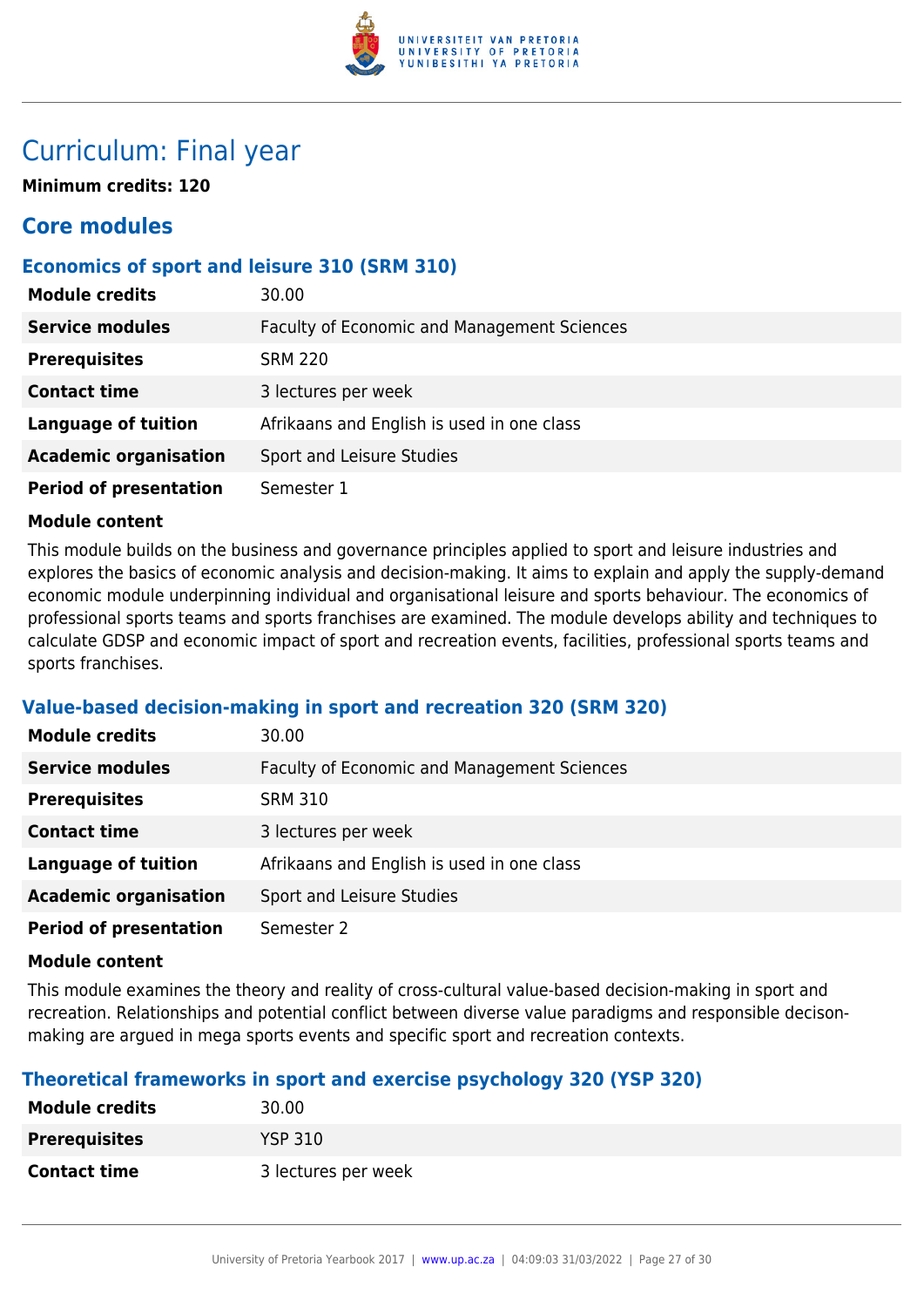

| Language of tuition           | Afrikaans and English is used in one class |
|-------------------------------|--------------------------------------------|
| <b>Academic organisation</b>  | Sport and Leisure Studies                  |
| <b>Period of presentation</b> | Semester 2                                 |

This module focuses on theoretical frameworks, paradigms and research methodologies in the context of sport and exercise psychology. The alignment of different research methodologies and psychological practices with the most prominent theoretical frameworks and paradigms in the field of sport and exercise psychology are explored, analysed and compared. The research process from the creation of the research question and the development of a meaningful research proposal in the field of sport and exercise psychology is interrogated and assessed. The critical analysis of existing research and practical case studies in the field of sport and exercise psychology will be developed and argued.

# **Biomechanics of sport 310 (YCS 310)**

| <b>Module credits</b>         | 30.00                                      |
|-------------------------------|--------------------------------------------|
| <b>Prerequisites</b>          | <b>YCS 220</b>                             |
| <b>Contact time</b>           | 3 lectures per week                        |
| <b>Language of tuition</b>    | Afrikaans and English is used in one class |
| <b>Academic organisation</b>  | Sport and Leisure Studies                  |
| <b>Period of presentation</b> | Semester 1                                 |
|                               |                                            |

#### **Module content**

This module continues to build on the knowledge acquired in YCS 210 and YCS 220 and examines and appraises the biomechanical principles in sport. Analysis of forms of motion, observation techniques, linear and angular kinematics and kinetics and fluid dynamics as applied to sport are explored and evaluated.

# **Strength and conditioning in sport 320 (YCS 320)**

| <b>Module credits</b>         | 30.00                                      |
|-------------------------------|--------------------------------------------|
| <b>Prerequisites</b>          | <b>YCS 310</b>                             |
| <b>Contact time</b>           | 3 lectures per week                        |
| <b>Language of tuition</b>    | Afrikaans and English is used in one class |
| <b>Academic organisation</b>  | Sport and Leisure Studies                  |
| <b>Period of presentation</b> | Semester 2                                 |

#### **Module content**

In this module principles of strength and conditioning planning in the design of training programmes for diversified sport contexts are analysed and combined.

# **Psycho-social issues in sport 310 (YSP 310)**

| <b>Module credits</b> | 30.00          |
|-----------------------|----------------|
| <b>Prerequisites</b>  | <b>YSP 220</b> |
|                       |                |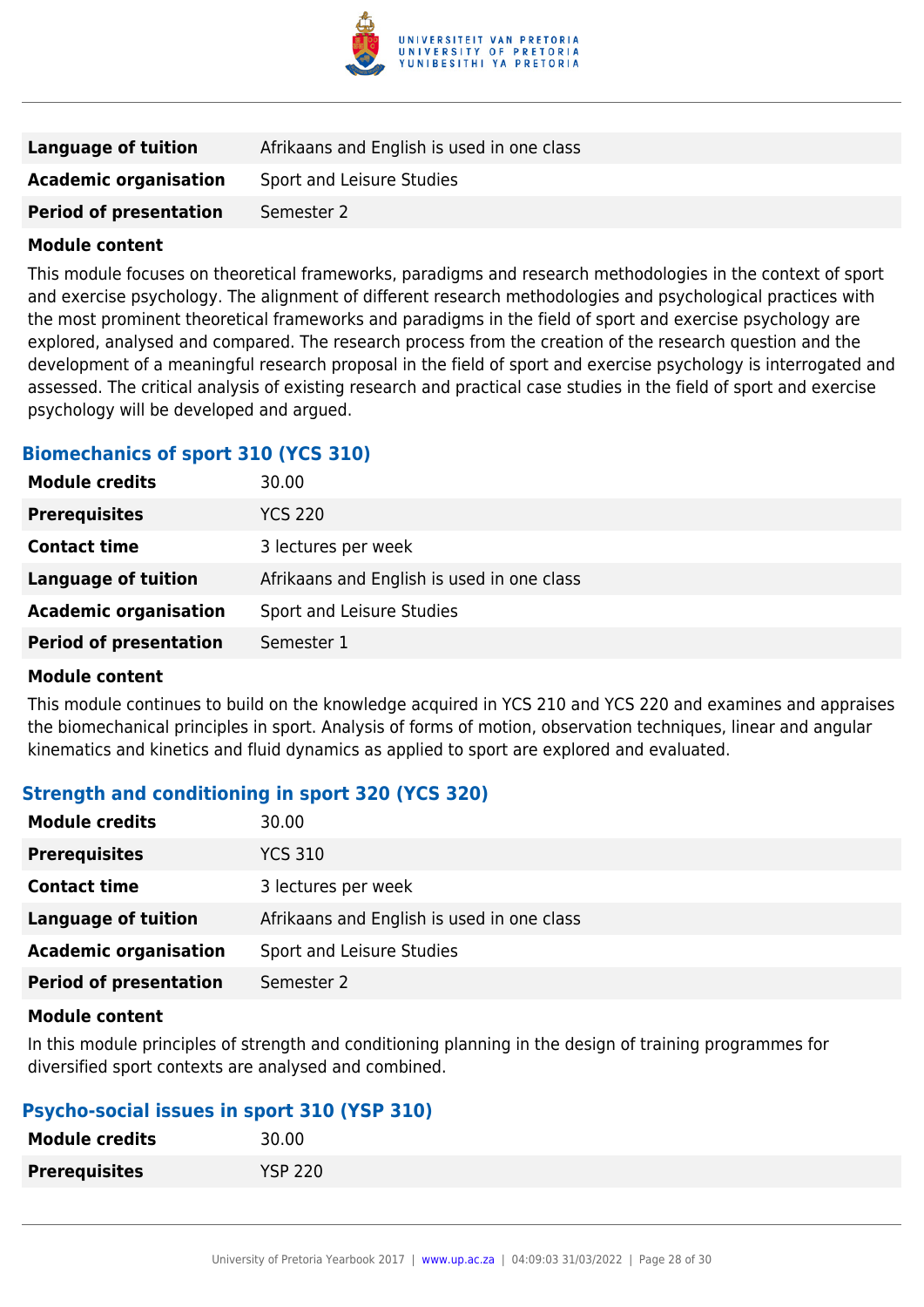

| <b>Contact time</b>           | 3 lectures per week                        |
|-------------------------------|--------------------------------------------|
| Language of tuition           | Afrikaans and English is used in one class |
| <b>Academic organisation</b>  | Sport and Leisure Studies                  |
| <b>Period of presentation</b> | Semester 1                                 |

In this module higher order thinking abilities and skills to critically analyse different social settings and issues in sport are developed. Social dynamics, theories and research related to sport, exercise and performance contexts are interpreted and implemented in sports contexts. Specific psycho-social aspects of team cohesion, the role of spectators, aggression and violence and other contemporary social issues in sport are discussed and critiqued.

# **Sport and leisure in community development 310 (YSL 310)**

| <b>Module credits</b>         | 30.00                                      |
|-------------------------------|--------------------------------------------|
| <b>Prerequisites</b>          | <b>YSL 220</b>                             |
| <b>Contact time</b>           | 3 lectures per week                        |
| <b>Language of tuition</b>    | Afrikaans and English is used in one class |
| <b>Academic organisation</b>  | Sport and Leisure Studies                  |
| <b>Period of presentation</b> | Semester 1                                 |

#### **Module content**

This module builds on fundamental knowledge and skills in leisure and recreation. Careful attention is given to dimensions of social and cultural capital and their relationship with sport and recreation, determining and appraising recreation needs of communities and the contribution of sport and recreation in community development and transformation in contexts of peace and development, education, health and youth-at-risk. Special emphasis is placed on the role of sports volunteers in developing social capital through citizenship values and life skills. The principles and criteria of the African Sport Transformation Charter are analysed and synthesised in community recreation programmes. The student will perform academic service learning through community engagement in diverse communities.

#### **Sport, recreation and social change 320 (YSL 320)**

| <b>Module credits</b>         | 30.00                                      |
|-------------------------------|--------------------------------------------|
| <b>Prerequisites</b>          | <b>YSL 320</b>                             |
| <b>Contact time</b>           | 3 lectures per week                        |
| <b>Language of tuition</b>    | Afrikaans and English is used in one class |
| <b>Academic organisation</b>  | Sport and Leisure Studies                  |
| <b>Period of presentation</b> | Semester 2                                 |